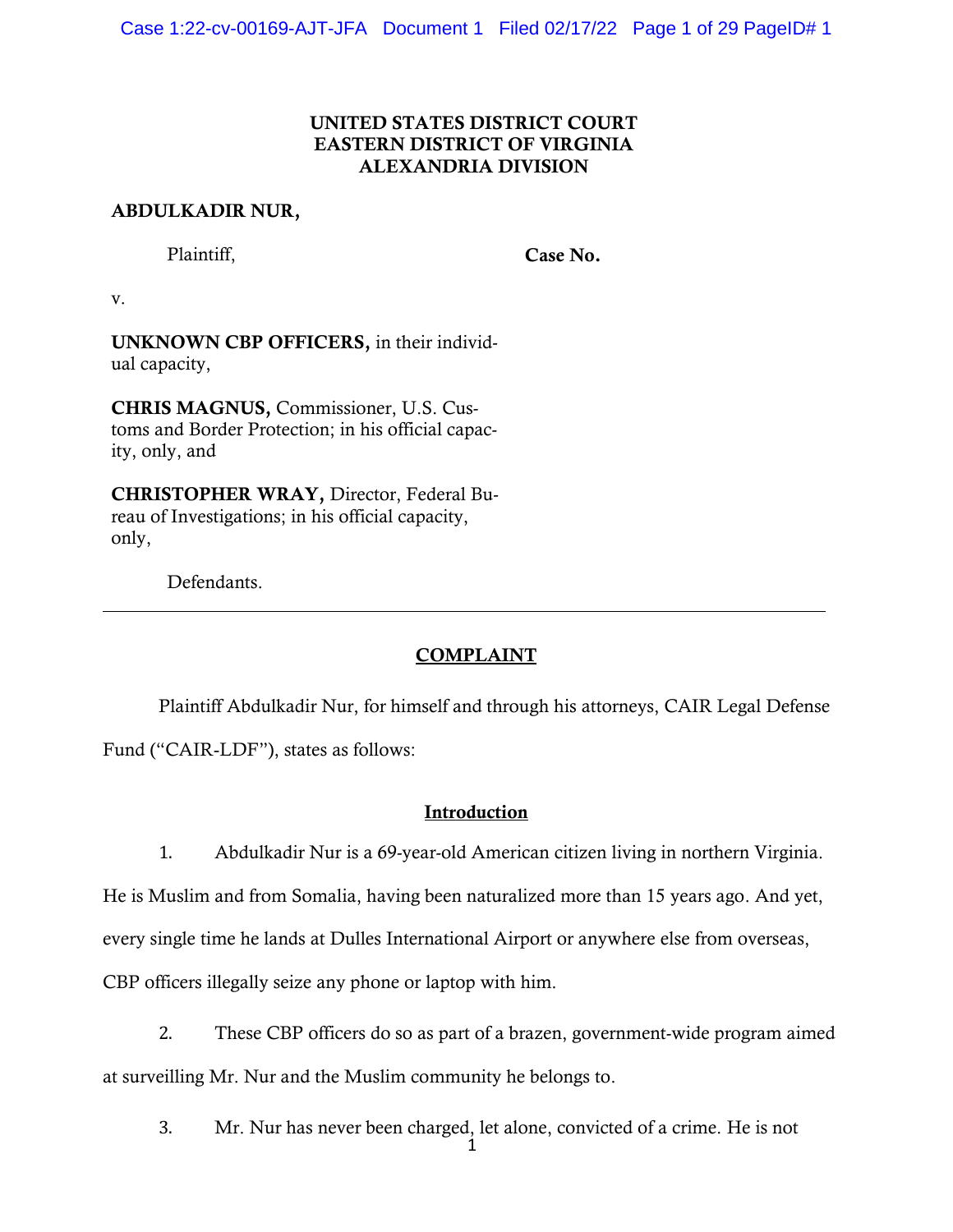#### Case 1:22-cv-00169-AJT-JFA Document 1 Filed 02/17/22 Page 2 of 29 PageID# 2

under investigation. And CBP officers are seizing and searching his electronic devices, not as part of their duties to protect our borders, but instead with the institutional goal of adding data unlawfully taken from his devices to the vats of information the federal government compiles on innocent American travelers like Mr. Nur.

4. Beyond the federal government's institutional goal to gobble up as much information as possible, the specific reason CBP officers illegally took five of Mr. Nur's phones and laptops at Dulles International Airport in the last four months is as simple as it gets: their computers told them to.

5. More than a decade ago, an FBI official imposed on Mr. Nur a status that identifies him as worthy of permanent suspicion. That FBI official did so in accordance with secret standards, secret processes, and using secret evidence.

6. Since imposing that status on Mr. Nur, the FBI has disseminated that label to tens of thousands of entities all over the world—hospitals, universities, every law enforcement agency in the country, foreign governments, and for-profit corporations. The FBI also communicated Mr. Nur's status to the Unknown CBP Officers who seized and searched his electronics.

7. Since being assigned this status, each time Mr. Nur came back to his home in Virginia, these Unknown CBP Officers saw Mr. Nur's status and the annotations CBP and other federal agencies affixed to it and did what those conclusory labels told them to do. They took the electronic devices of a 69-year old American citizen coming to the United States to see his children.

8. The Constitution demands more than this. The automated decision making that Defendants have used to justify the seizure of Mr. Nur's electronic devices and those of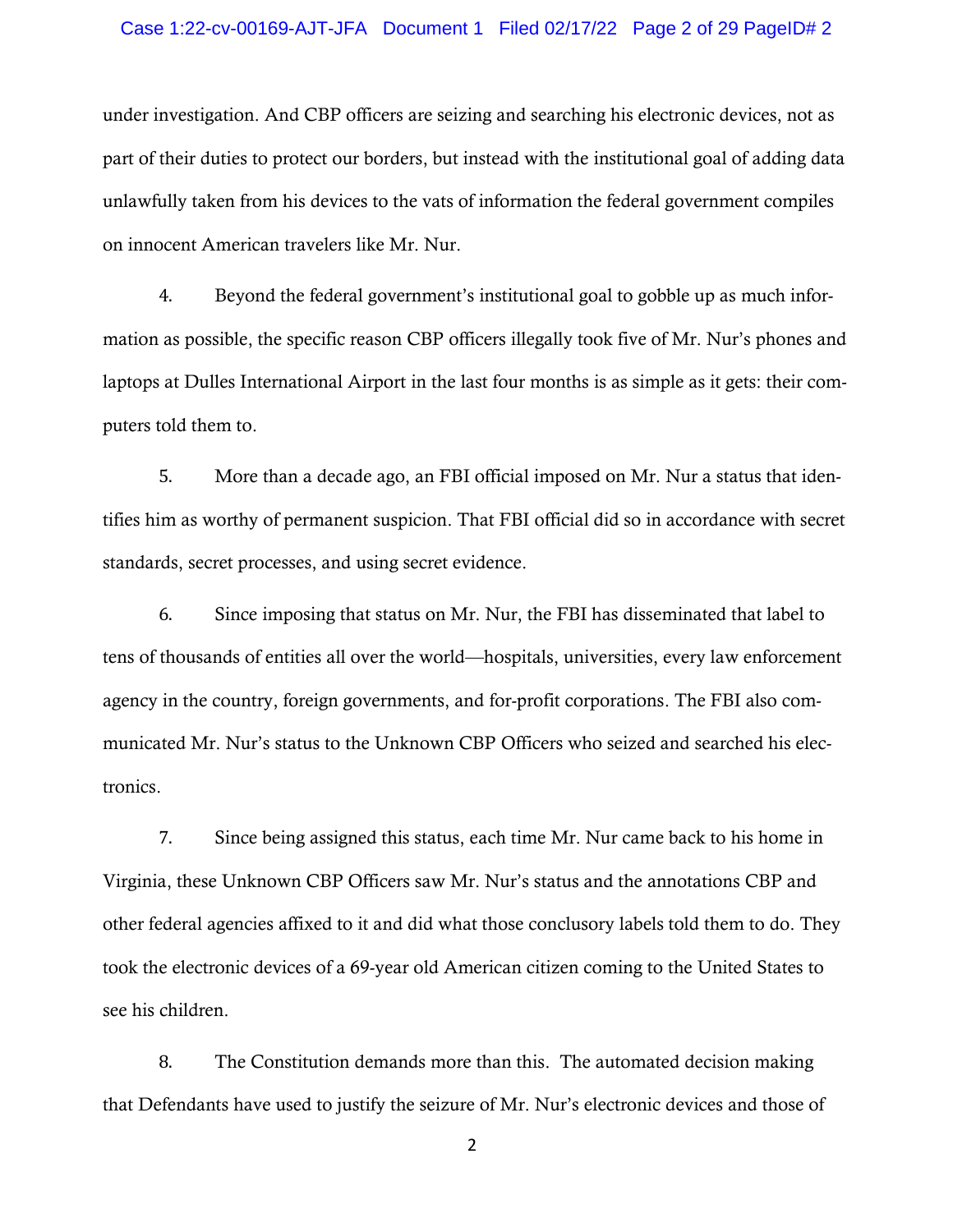countless others throughout the Muslim community falls short of what this Court must expect of the federal government.

#### Parties

9. Plaintiff Abdulkadir Nur is a United States Citizen of Somali descent and a Muslim living in northern Virginia. Venue is proper because a substantial part of the events or omissions giving rise to his claims occurred within this district which is where the FBI official who assigned him a watchlist status did so. Upon information and belief, Defendant FBI made the decision to place Plaintiff Nur in the TSDB.

10. Defendant Magnus is Commissioner of the United States Customs and Border Protection ("CBP") of the DHS. CBP is a regular agency attendee of the Watchlisting Advisory Council ("WAC"), a government agency that promulgates decisions regarding all policies, procedures, practices and instructions pertaining to the federal terrorist watchlist, including, but not limited to: (1) watchlist nomination and removal procedures; (2) specific criteria used to nominate persons to the Terrorist Screening Database ("TSDB"); (3) redress procedures; and (4) vetting of information used to nominate persons to the TSDB. CBP represents DHS at WAC meetings. Because the WAC operates by consensus, CBP has both decisionmaking authority and veto power over all decisions made by the WAC. Upon information and belief, CBP acts as a front-line agency that utilizes the TSDB to screen individuals against the TSDB, including the Plaintiff and other similarly situated Americans, to seize and search Plaintiff' electronic devices and the electronic devices of similarly situated Americans. Moreover, upon information and belief, CBP nominated the Plaintiff, and continues to nominate other similarly situated American citizens, permanent residents, and foreign nationals to the federal terrorist watchlist and assigns an "armed and dangerous" annotation to innocent people like PlaintiffDefendant Magnus is being sued in his official capacity, only.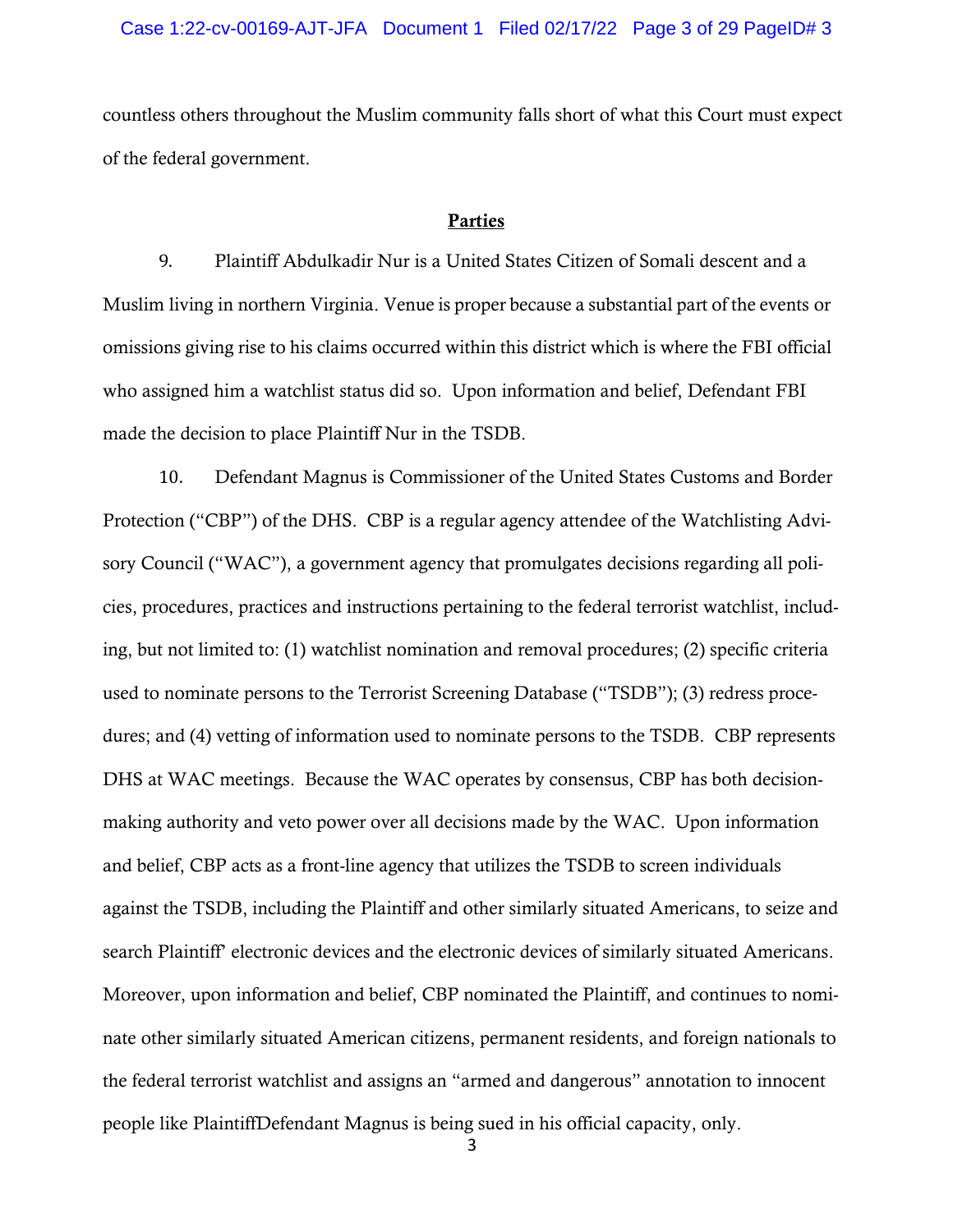11. The Unknown CBP Officers are employees of the CBP who carried out the searches and seizures on April 28, 2018, October 9, 2019, February 2020, June 30, 2020, August 15, 2020, September 2021, and January 25, 2022. On information and belief, the identity of these officers are known by the CBP.

### Jurisdiction and Venue

12. Under U.S. Const. Art. III § 2, this Court has jurisdiction because the rights sought to be protected herein are secured by the United States Constitution.

13. Jurisdiction is proper pursuant to 28 U.S.C. § 1331, 5 U.S.C. § 702, 5 U.S.C. § 706, the United States Constitution, and federal common law.

14. This Court has authority to grant the declaratory relief requested herein pursuant to the Declaratory Judgment Act, 28 U.S.C. § § 2201-02, because the action presents an actual case or controversy within the Court's jurisdiction, and pursuant to the general, legal, and equitable powers of this Court.

15. Nothing in 49 U.S. § 46110 eliminates that jurisdiction. See, e.g., *Mohamed v. Holder*, No. 11-1924, 2013 U.S. App. LEXIS 26340, at \*5-6 (4th Cir. May 28, 2013); *Ege v. United States Dep't of Homeland Sec*., 784 F.3d 791, 796 (D.C. Cir. 2015); Latif v. Holder, 686 F.3d 1122, 1128-29 (9th Cir. 2012); *Wilwal v. Nielsen*, 346 F. Supp. 3d 1290, 1304 (D. Minn. 2018).

16. A substantial part of the unlawful acts alleged herein were committed within the jurisdiction of the United States District Court for the Eastern District of Virginia.

17. Venue is proper under 42 U.S.C. § 1391(e)(1) because at least one of the Plaintiff resides in this district; because Defendants are officers or employees of agencies of the United States sued in their official capacities; because Defendants regularly conduct business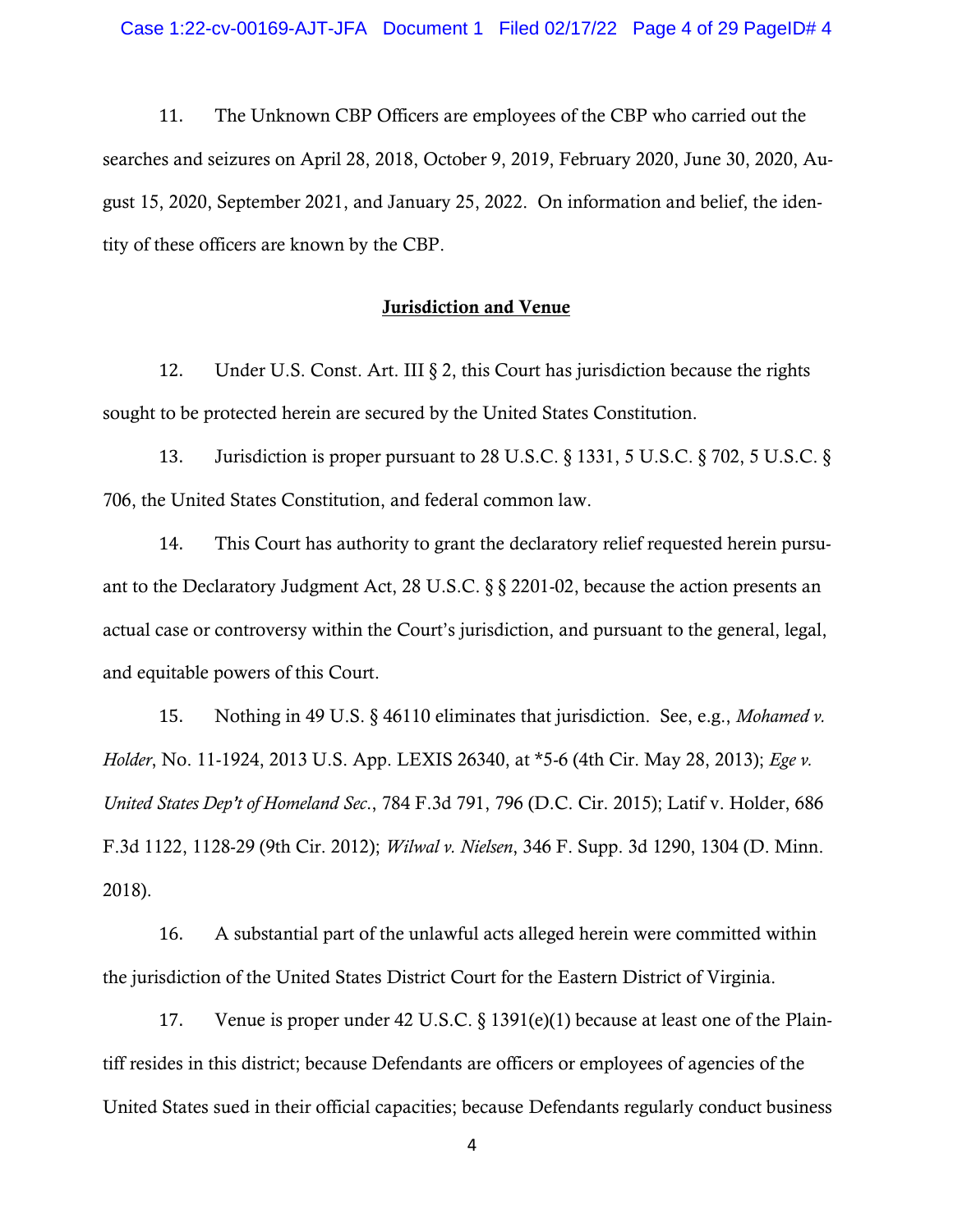in the State of Virginia; because a substantial part of the events or omissions giving rise to Plaintiff' claims occurred within this district; and because the action involves no real property.

#### Factual Background

### The Federal Government's Expansive TSDB Inclusion Standards Capture Broad Categories of Innocent Travelers

18. In September 2003, without the authorization of Congress and relying expressly on Executive Order HSPD-6, Attorney General John Ashcroft established the Terrorist Screening Center ("TSC") as a division of the FBI focused on building what the federal officials running the program call their "watchlist enterpirse." The TSC develops and maintains the federal government's consolidated Terrorism Screening Database ("TSDB" or "federal terrorist watchlist"). TSC's watchlist, and the tens of thousands of agreements the FBI maintains to compel agencies, companies, and organizations of all kinds to check its lists, is how the federal government is able to impose a disfavored status on Mr. Nur and more than one million other people.

19. Two government entities are primarily responsible for "nominating" individuals for inclusion in the terrorist watchlist—NCTC and FBI. The NCTC, which is managed by the Office of the Director of National Intelligence, relies on information from other federal departments and agencies when including alleged known or suspected international terrorists in its Terrorist Identities Datamart Environment ("TIDE") database. The NCTC reviews TIDE entries and recommends specific entries to the TSC for inclusion in the watchlist. The FBI, in turn, nominates to the watchlist individuals with what it characterizes as suspected ties to domestic terrorism.

20. CBP also nominates individuals for inclusion in the terrorist watchlist.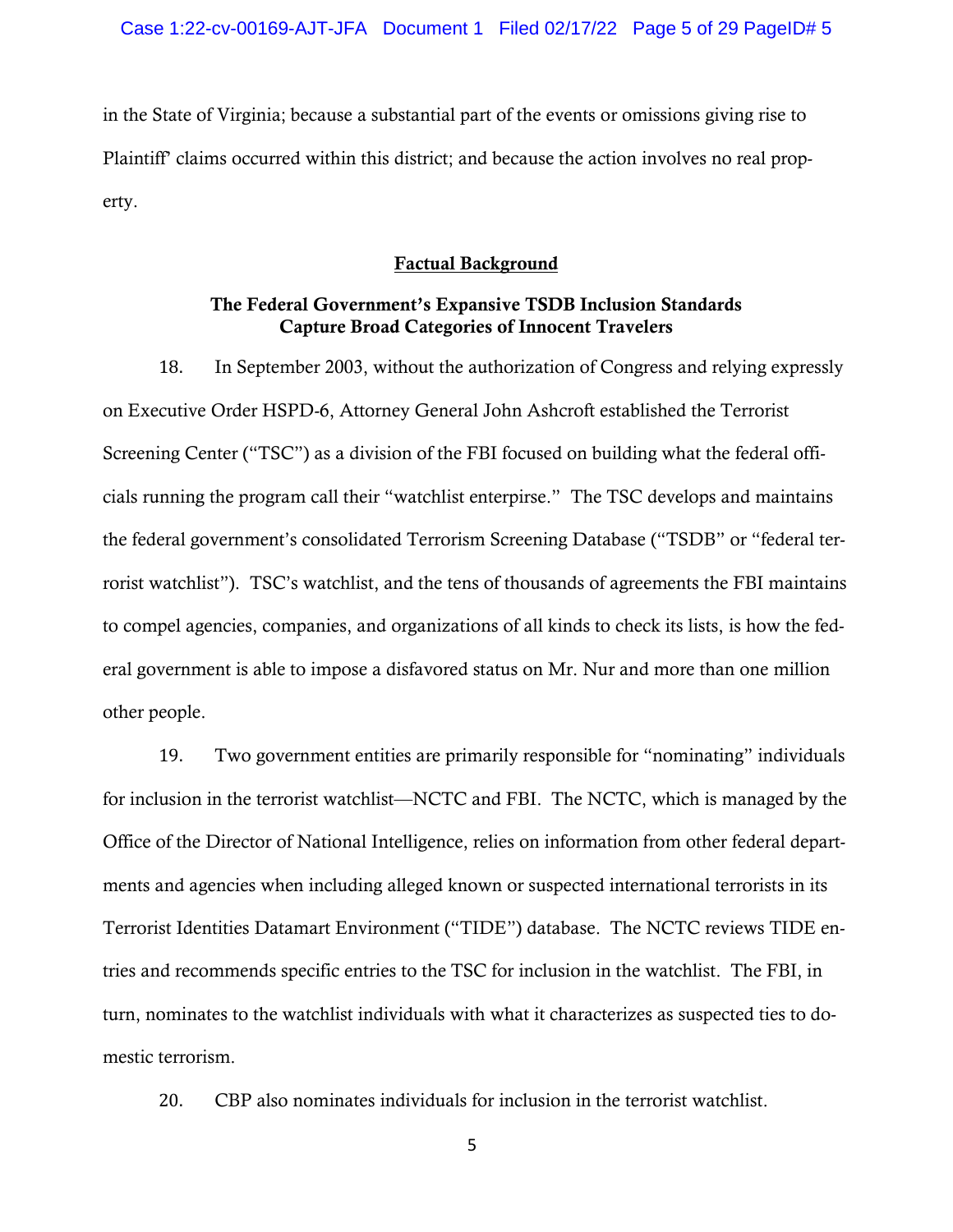### Case 1:22-cv-00169-AJT-JFA Document 1 Filed 02/17/22 Page 6 of 29 PageID# 6

21. CBP employs risk-based targeting rules to single out travelers at ports of entry for secondary inspection, detention, investigation and deportation. Upon information and belief, CBP utilizes the results of high-risk targeting rules and resulting inspections and investigation as a factual predicate for nominating individuals to the TSDB.

22. All nominations to the TSDB must be approved and implemented by the TSC. The TSC makes the final decision on whether a nominated individual meets the minimum requirements for inclusion into the watchlist as a known or suspected terrorist. TSC also decides which screening systems will receive information about that individual.

23. The federal government publicly states that to be included in the TSDB, an individual must be reasonably suspected of being a known or suspected terrorist. More specifically, a government nominator, including CBP, "must rely upon articulable intelligence or information which, based on the totality of the circumstances and taken together with rational inferences from those facts, creates a reasonable suspicion that the individual is engaged, has been engaged, or intends to engage, in conduct constituting in preparation for, in aid or in furtherance of, or related to, terrorism and/or terrorist activities."

24. The "totality of the circumstances" analysis for TSDB inclusion may include assessment of an individual's race, ethnicity, country of origin, religion, religious practices, languages spoken, family, associations, travel history, social media history, and other activities protected by the First Amendment, Fifth Amendment, Fourteenth Amendment, and U.S. Constitution.

25. Former Director of the Terrorism Screening Center Timothy Healy testified that in evaluating whether an individual meets the criteria for inclusion on the consolidated watchlist, the TSC determines whether the nominated individual is "reasonably suspected" of having possible links to terrorism. According to the TSC, "reasonable suspicion requires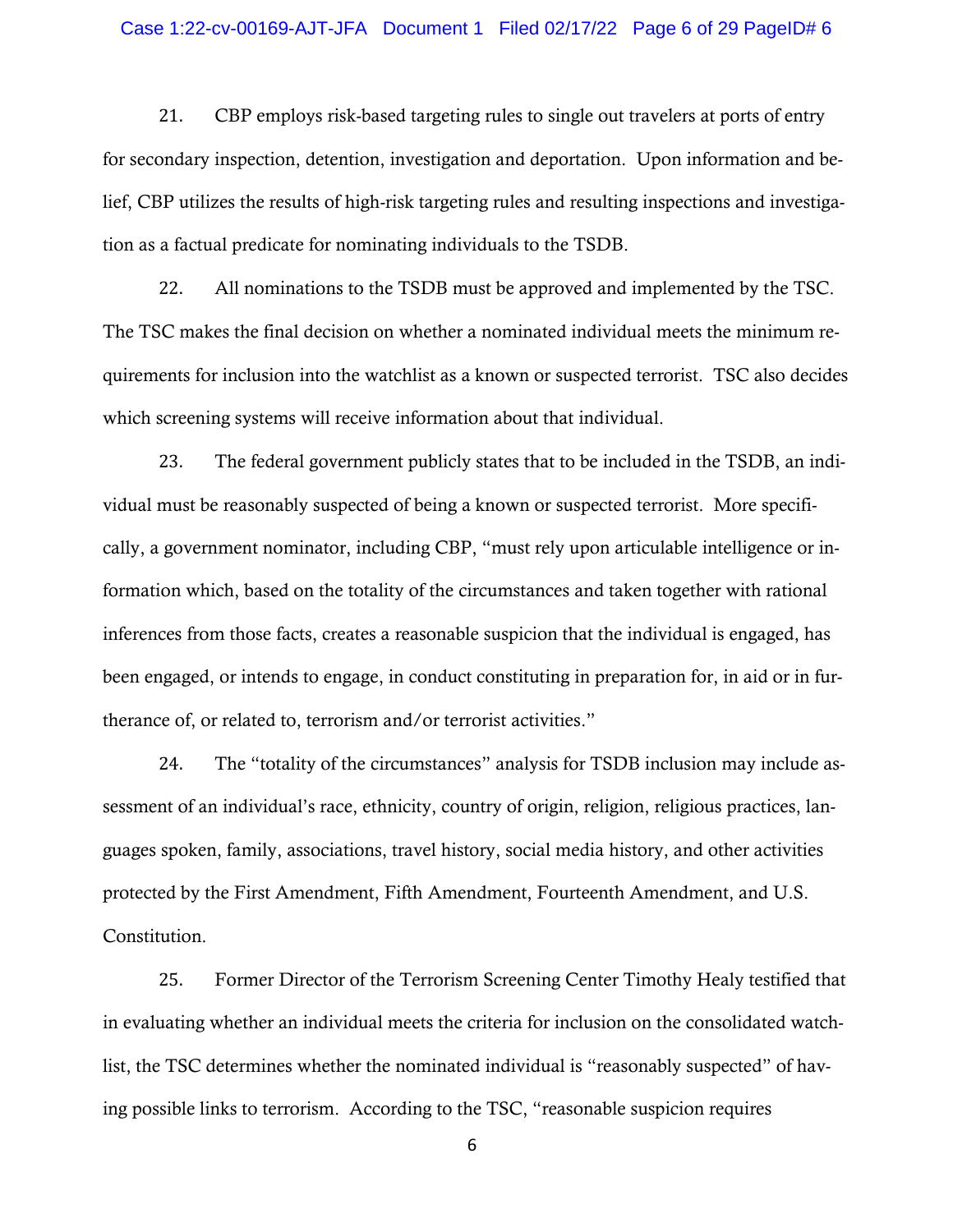### Case 1:22-cv-00169-AJT-JFA Document 1 Filed 02/17/22 Page 7 of 29 PageID# 7

articulable facts which, taken together with rational inferences, reasonably warrant the determination that an individual is known or suspected to be or has been engaged in conduct constituting, in preparation for, in and of or related to terrorism and terrorist activities."

26. The federal government has provided only limited information about and otherwise not stated publicly what standards or criteria they use to assign and annotate a status.

27. The standards for watchlist inclusion do not evince even internal logic. The Watchlisting Guidance<sup>1</sup> defines a "suspected terrorist" as an "individual who is reasonably suspected to be, or have been, engaged in conduct constituting, in preparation for, in aid of, or related to terrorism and terrorist activities based on articulable and reasonable suspicion."

28. In other words, pursuant to official federal government policy, Americans and other individuals are placed on the federal terrorist watchlist based upon a "reasonable suspicion" that they are "reasonably suspected" of nefarious activities. These standards fall far below the established "reasonable suspicion" and "probable cause" standards required for criminal investigation.

29. Individuals may also be added to the TSDB based on guilt-by-association as a basis for watchlist inclusion. For example, immediate relatives of listed persons can become TSDB listees without any derogatory information—other than the bonds of family. Likewise, they can be subjected to CBP rules-based 'terrorist' monitoring on the basis of family affiliation alone. Such annotations signals to screening agencies, officers, employers, and others that the immediate relative is a violent threat engaged in nefarious activities.

30. Individuals may be added to the TSDB for being a known associate—a friend, colleague, fellow community member, etc.—of a TSDB listed individual.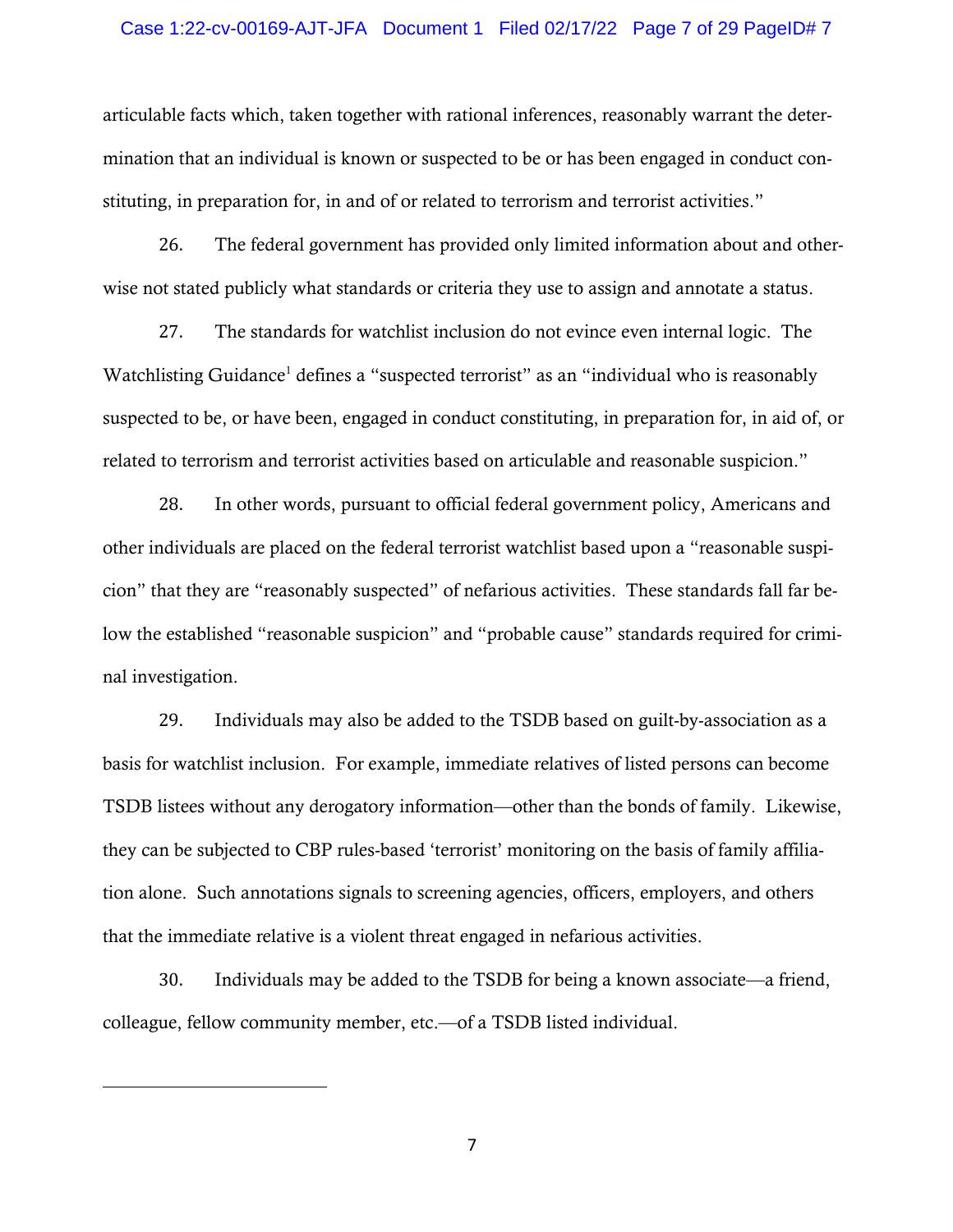31. Even if an American citizen is acquitted of terrorism charges or those charges are otherwise dismissed, they can and routinely are added to the watchlist.

32. American citizens can be and are routinely added even if they are not the subject of a federal investigation.

33. Individuals can be added to the federal terrorist watchlist without any information regarding whether or not an intended target exists, and without any information about whether an individual poses a threat to commercial aviation or to a U.S. land border.

34. Individuals can be added to the federal terrorist watchlist without ever having been charged or convicted of any crime.

35. The FBI has conceded that because the federal terrorist watchlist "only includes identifiers of known or suspected terrorists, by itself [the FBI] is not aware of any instance where that identifying information alone prevented an act of terrorism."

36. CBP has also conceded that it has never publicly identified an act of terrorism that its use of TSDB information prevented.

37. Because of these loose standards and practices, the federal terrorist watchlist's rate of growth has dramatically increased. In fiscal 2009, there were 58,999 new additions to the watchlist. Over 1.1 million new names have been added to the watchlist since 2009. In fiscal 2016, for example, there were 176,014 new additions. These additions include thousands of U.S. citizens and lawful permanent residents.

38. More than 98% of the names nominated to the TSDB are accepted. In 2013, TSC accepted 98.96 percent of all nominations made. A 2007 GAO report found that TSC rejects only approximately one percent of all nominations to the watchlist.<sup>1</sup>

<sup>&</sup>lt;sup>1</sup> *See* United States Government Accountability Office Report to Congressional Requesters entitled *Terrorist Watchlist Screening: Opportunities Exist to Enhance Management Oversight, Reduce*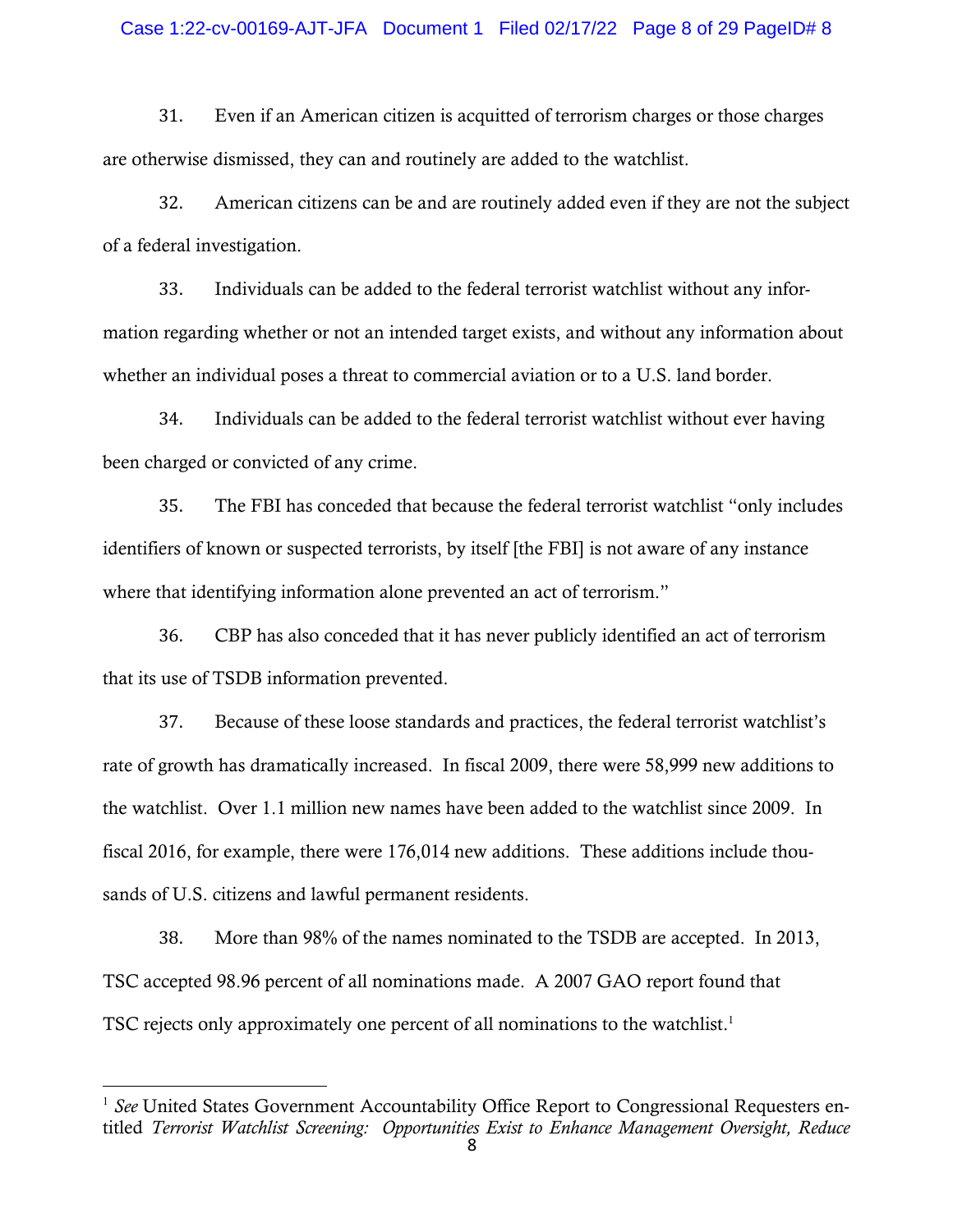### Case 1:22-cv-00169-AJT-JFA Document 1 Filed 02/17/22 Page 9 of 29 PageID# 9

39. Upon information and belief, in 2001, there were 16 people who the federal government systematically prevented from flying. By 2009, the number grew to approximately 3,400. By 2016, that number increased to approximately 81,000.

40. At a March 10, 2010, Senate Homeland Security Committee hearing, Russel E. Travers, Deputy Director of the National Counterterrorism Center, stated that "[t]he entire federal government is leaning very far forward on putting people on list," and that the watchlist is "getting bigger, and it will get even bigger."

41. The federal terrorist watchlist's and rules-based terror lists' inclusion standards are so permissive, pliable, and laden with discriminatory assessments of race, ethnicity, national origin, and religion, that they bear at best a fleetingly marginal connection to actual terrorist activities.

42. Based on the University of Maryland's Global Terrorism Database, a project funded in part by the Department of Homeland Security, there have been less than 250 terrorist acts inside the United States over the last decade. These terrorist acts were perpetrated by less than 250 persons.

43. Only one of these perpetrators was designated on the federal terrorist watchlist by the federal government prior to their criminal conduct. This single person designated on the federal terrorist watchlist, however, was removed from the federal terrorist watchlist prior to perpetrating the terrorist attack.

44. Upon information and belief, in order to designate a person on the federal terrorist watchlist, the federal government must first have information about that person. Because the federal government does not possess information on every person in the world,

*Vulnerabilities in Agency Screening Processes, and Expand Use of the List*, GAO-08-110, October 2007, at 22.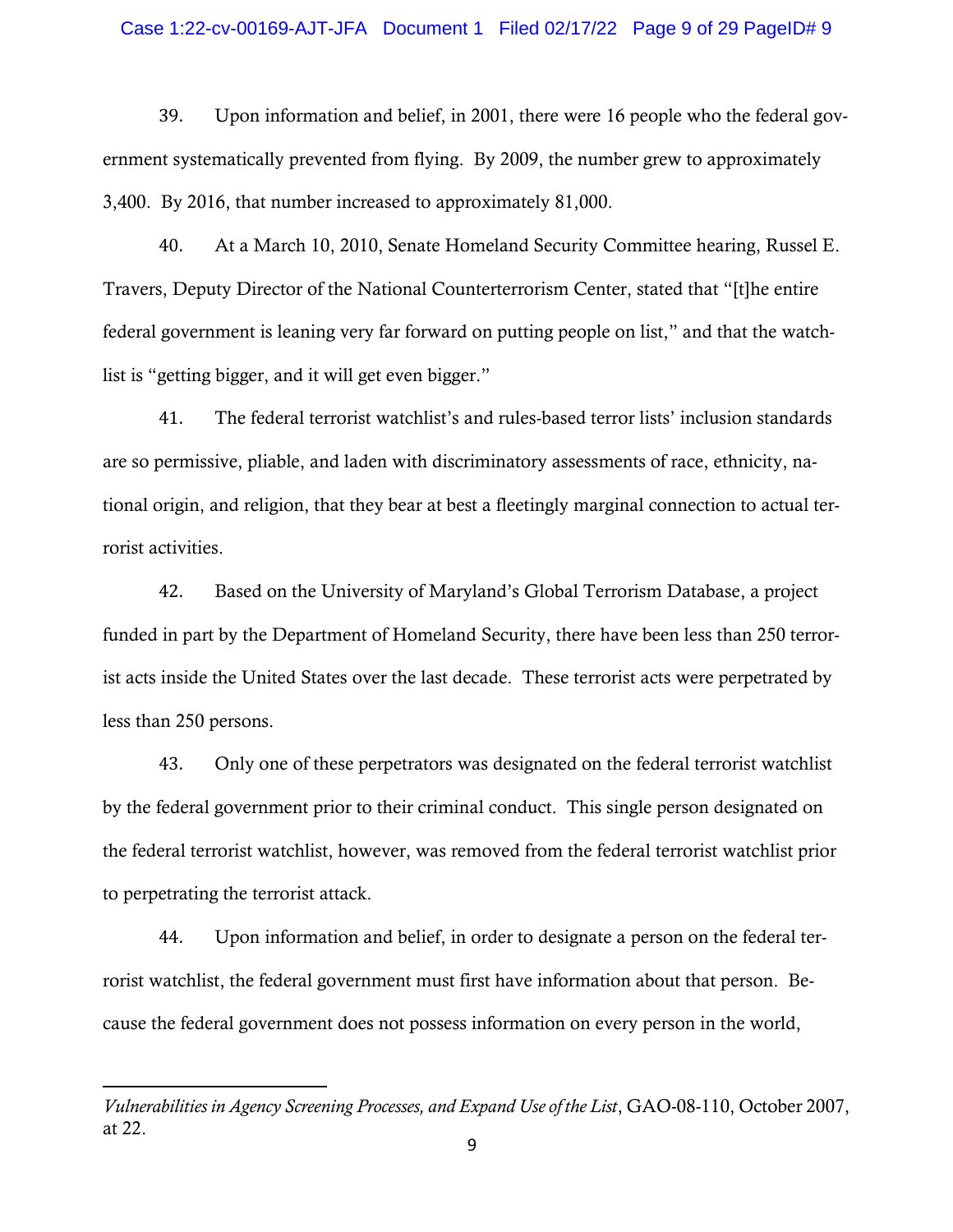existing law enforcement and intelligence practices produce a subset of persons who the federal government can then screen against the federal terrorist watchlist's inclusion standards.

45. The precise size of this subset is unknown; however, a survey of law enforcement and intelligence practices indicates that the size of this subset is greater than 50 million people.

46. Upon information and belief, the practices that produce this subset exclude some persons who do pose a threat of terrorism and include innocent persons who do not pose a threat of terrorism.

47. Upon further information and belief, the federal government does not screen the entire subset of people known to it. Moreover, federal government does not make individual determinations as to whether each person about whom they have information should be placed on the federal terrorist watchlist.

48. Additionally, the federal government utilizes automated algorithms and riskbased targeting rules to select individuals for scrutiny, investigation, and nomination to one or more terrorist watchlists.

49. In order to designate a person on the federal terrorist watchlist, a federal government official, including a CBP officer, must make a nomination in accordance with the established nomination policies and procedures described above, and a TSC official must accept the nomination. TSC officials accept nominations at a rate above 98 percent.

50. Based on the facts alleged in this Complaint and the publicly known processes of the federal terrorist watchlist, a quantitative analysis can be constructed to measure and describe the performance and efficacy of the federal terrorist watchlist.

51. A quantitative analysis requires that, in order to accomplish the federal terrorist watchlist's stated objectives, Defendants must have at least some greater-than-random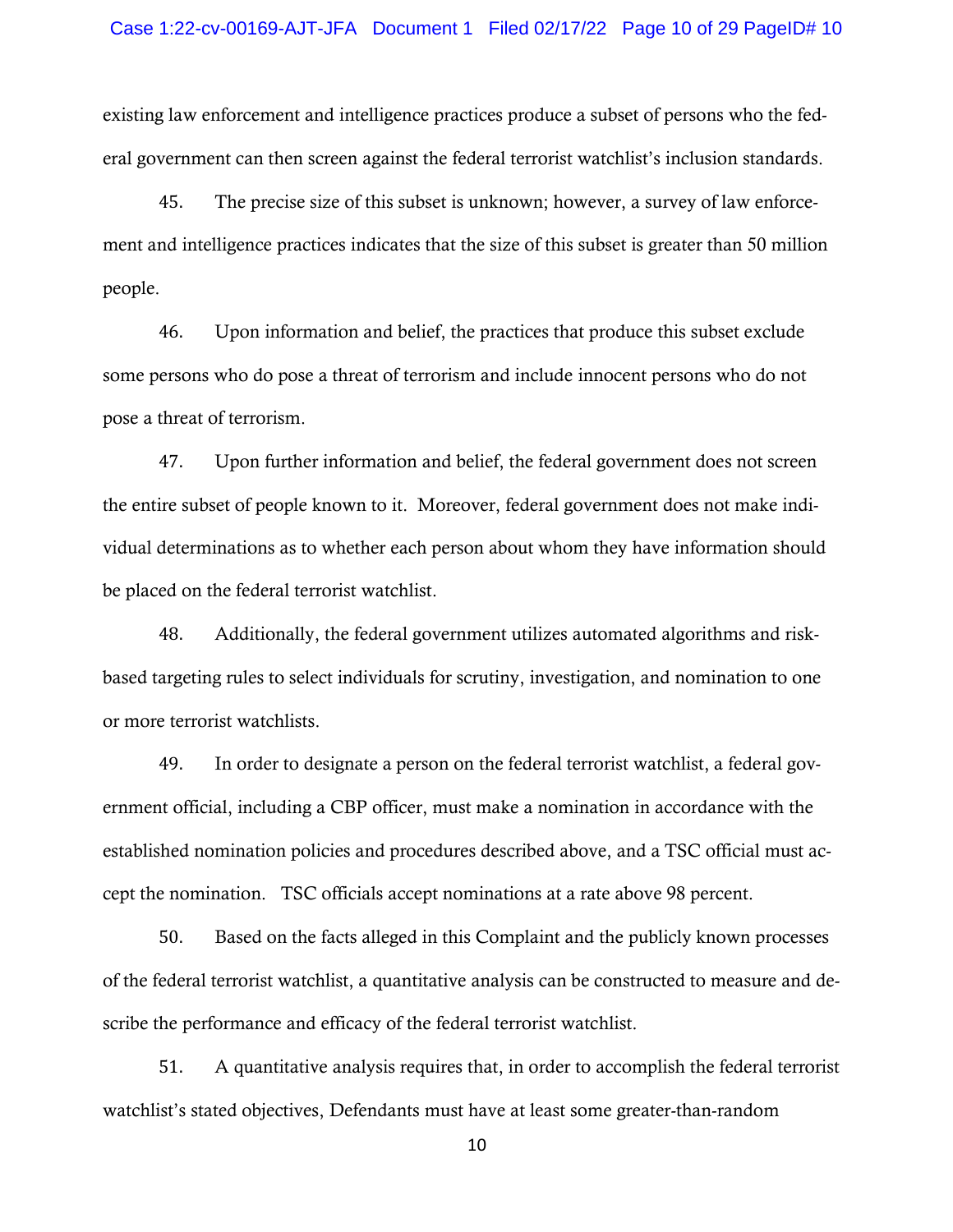abilities to identify future terrorists. This is due to the nature of the processes the federal government utilizes to place persons on the federal terrorist watchlist and the size of the population Defendants can—if they so choose—screen against the federal terrorist watchlist's inclusion standards.

52. A quantitative analysis demonstrates that the federal government's watchlisting system would perform similarly if inclusion on the watchlist was done via random selection instead of the existing inclusion standards it utilizes.

53. A quantitative analysis indicates that the federal government has no ability to watchlist persons whose placement on the watchlist would further the federal government's or CBP's—stated objectives.

# CBP Policies Violate the Constitutional Rights of TSDB Listees

54. Anyone listed in the TSDB is subjected to varying forms of heightened scrutiny and adverse repercussions by CBP.

55. The "information in [the] TSDB [contains] merely the identifying information of the person entered into the TSDB, and does not include the "derogatory information," or "totality of the circumstances," that is the basis of a nomination by the FBI."

56. As such, TSDB information shared with CBP also contains merely the identifying information of TSDB listee and does not include the "derogatory information," or "totality of the circumstances," that formed the basis of a nomination by the FBI.

57. Although CBP has access to TSDB information provided by the TSC, it is the TSC that maintains and controls the TSDB database.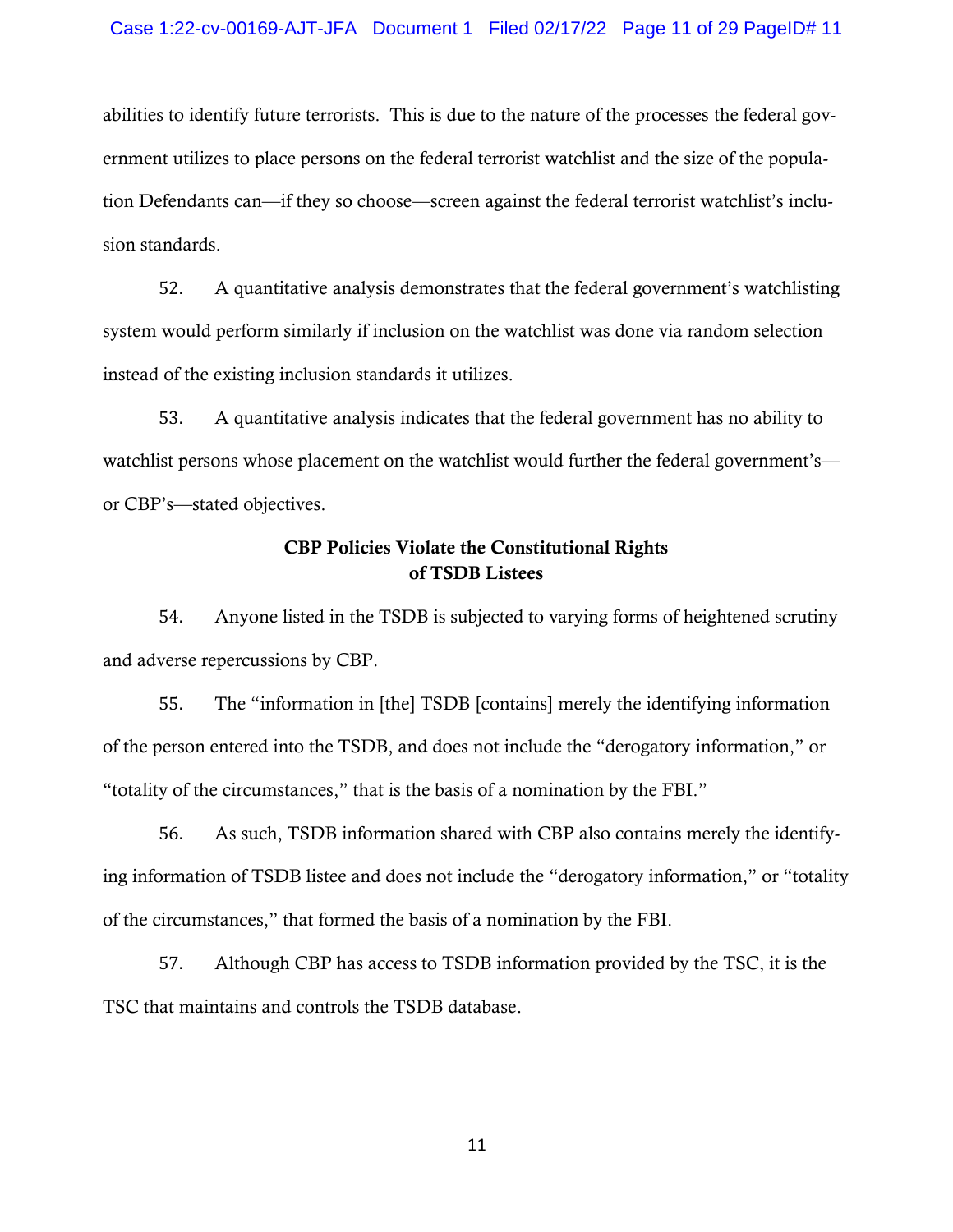### Case 1:22-cv-00169-AJT-JFA Document 1 Filed 02/17/22 Page 12 of 29 PageID# 12

58. CBP automatically designates TSDB listees as "Armed and Dangerous," refers them to secondary inspection, and otherwise automatically flags them as potential terrorists in automated alerts sent to officers.

59. All travelers, including Plaintiff and similarly situated American citizens, permanent residents, and foreign nationals, that present themselves at a port of entry, whether at a land border crossing or an airport, interact with officers from CBP for entry into the United States and are queried by CBP against TECS, a CBP system that includes TSDB information shared by the Terrorist Screening Center "seamlessly and in realtime."

60. Airlines are required to provide a complete passenger manifest to CBP before a flight can depart or enter the United States and CBP queries the identities of all passengers on those manifests against the Advance Passenger Information System ("APIS"), an automated targeting system that feeds biographical information of passengers into TECS.

61. CBP can also conduct additional screening and questioning of individual airline passengers prior to departing the United States if a passenger matches TSDB information in TECS.

62. As a matter of policy and practice, CBP primary inspection officers are alerted that TSDB listees are a "potential match" to TSDB in TECS and refer them to secondary inspection for questioning to determine if the traveler is in fact a "potential match."

63. CBP officers do not have access to the underlying derogatory information that formed the basis for a traveler being listed in the TSDB.

64. CBP Officers conducting the secondary inspection are directed to contact the National Targeting Center ("NTC"), a division within CBP Field Operations that works with the TSC, which ultimately makes a final determination on whether the traveler is a match to the TSDB.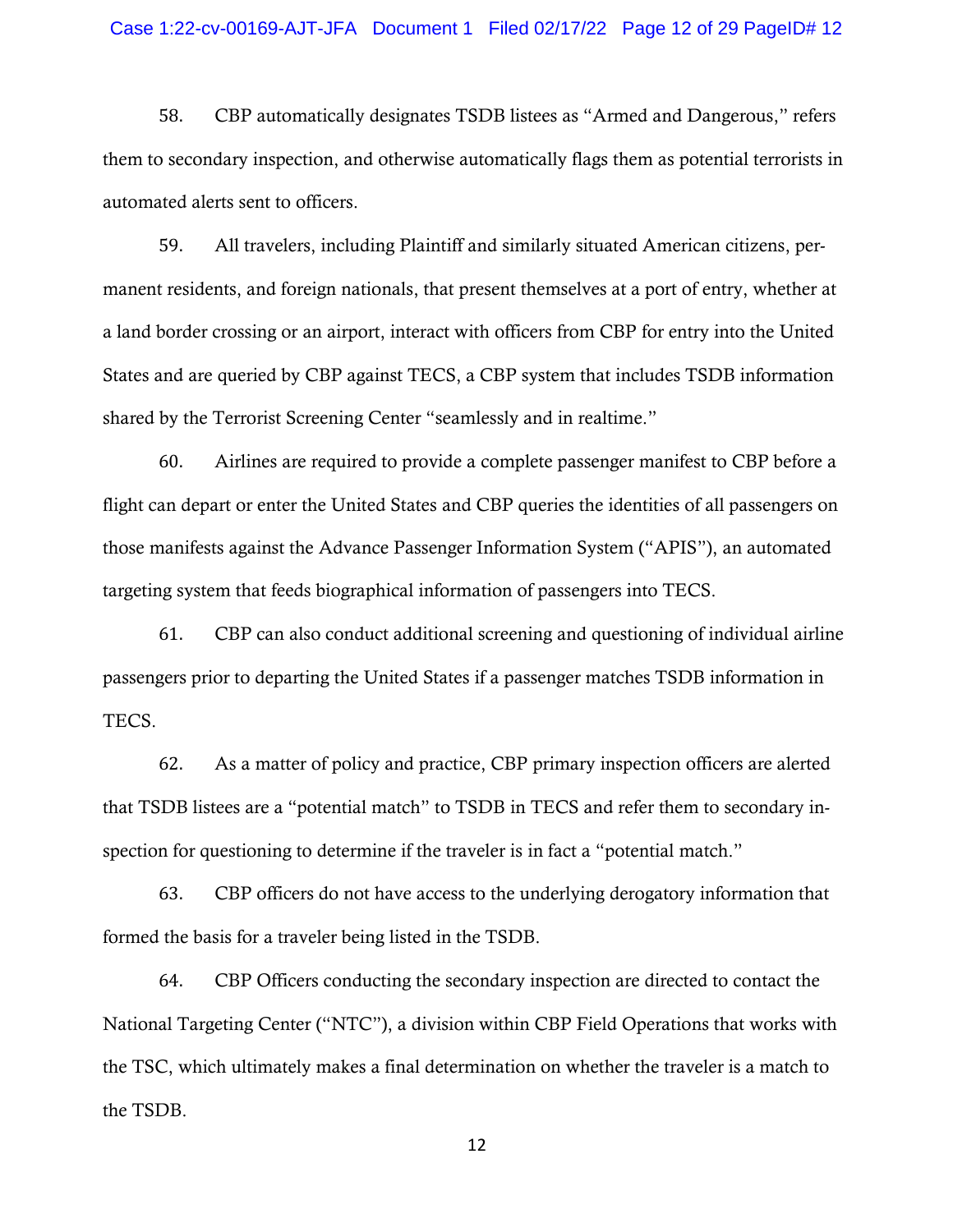65. CBP records in TECS a summary of the secondary inspection that includes whether a determination was made by NTC as to whether the traveler was confirmed to be a match.

66. Despite having gone through this TSDB matching process during secondary inspection, each time a traveler who was previously confirmed as a match to the TSDB presents themselves for inspection at a port of entry, CBP primary inspection officers receive the same alert that the traveler is a "potential match" because they do not have access to or knowledge of previous inspections, and accordingly the TSDB listee is referred back to secondary inspection to go through the TSDB match process all over again.

67. Even if CBP determines a traveler is not a match to the TSDB and records that information in TECS, unless the TSC updates the TSDB, the next time that traveler presents themselves at a port of entry for inspection, the CBP primary inspection officer will receive the same alert that the traveler is a "potential match" to the TSDB and will refer that traveler to secondary inspection to undergo the TSDB match process all over again.

68. Pursuant to official CBP policy, CBP officers refer TSDB listees to secondary inspection and the TSDB listees are compelled as a matter of process to provide biometric fingerprints to determine whether they are a match to the TSDB.

69. Pursuant to official CBP policy, CBP officers may handcuff TSDB listees before referring them to secondary inspection.

70. Pursuant to official CBP policy issued in 2018, CBP officers are directed to conduct an advanced forensic search of any electronics carried by TSDB listees: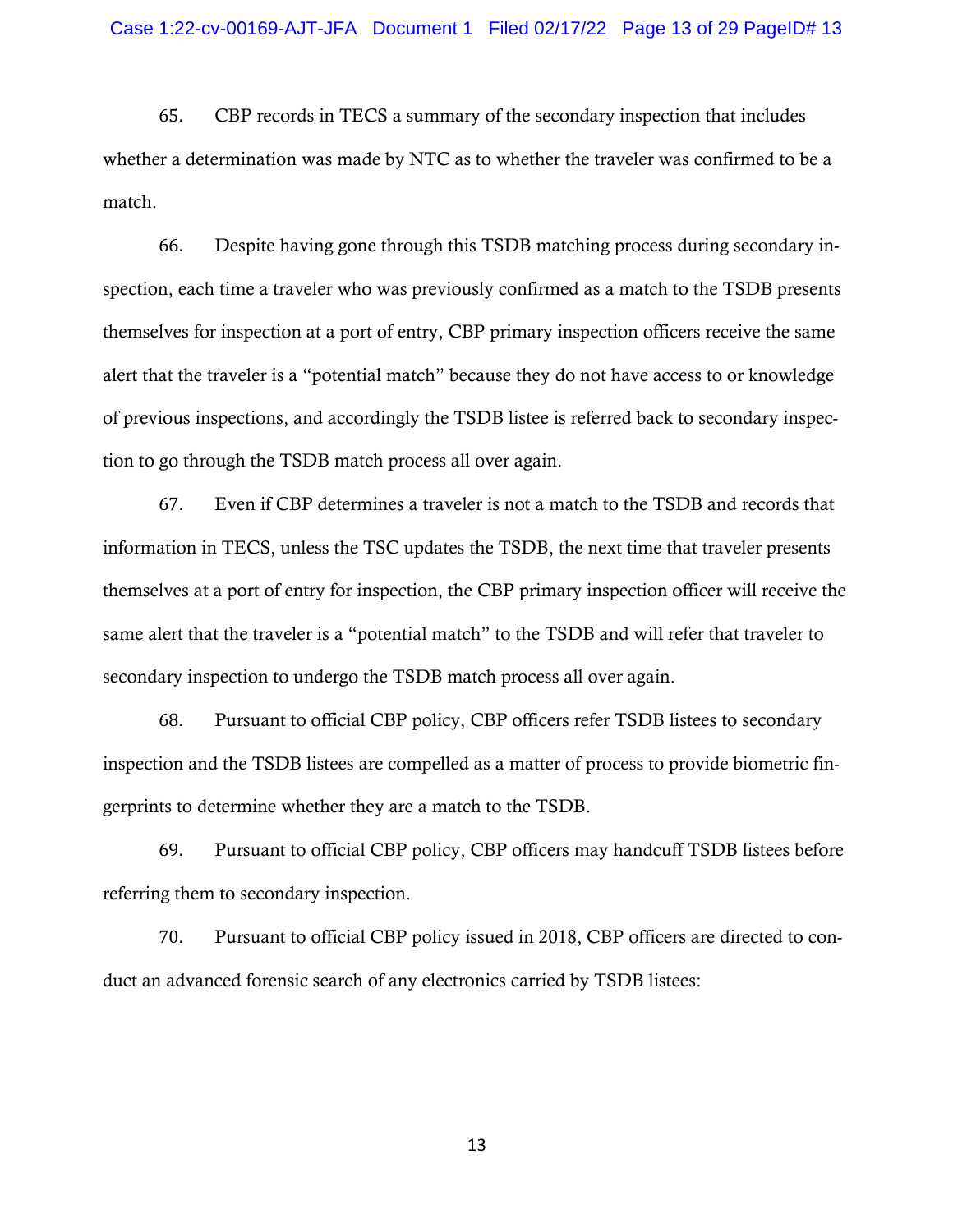An advanced search is any search in which an officer connects external equipment through a wired or wireless connection to an electronic device not merely to gain access to the device, but to review, copy, and analyze its contents.<sup>2</sup>

71. "The presence of an individual on a government operated and government vetted terrorist watch list," alone constitutes grounds for the CBP to search, copy, store, and analyze the contents of laptops, tablets, and smartphones, etc. without requesting or obtaining consent. (Hereinafter the "CBP electronic devices policy").

72. Pursuant to the CBP electronic devices policy, CBP officers are directed to disregard factors for and against a search and seizure of electronic devices in the possession of TSDB listees and to conduct a nonroutine forensic search and seizure of all electronics despite not having access to the underlying derogatory information that formed the basis of the TSDB listees' nomination to the TSDB.

73. CBP officers seize, search, download, copy, analyze, and conduct a forensic search of the contents of the electronic devices, including those of each of the Plaintiff and similarly situated American citizens, permanent residents, and foreign nationals.

74. The prior version of the CBP electronic devices policy adopted in 2008 similarly directed CBP officers to copy data off of the electronic devices of TSDB listees, and it was and continues to be standard practice to do so and outside the view of the TSDB listee.

## Abdulkadir Nur

75. Plaintiff Abdulkadir Nur is a prominent business owner and humanitarian, and as part of his employment, frequently travels both internationally and within the U.S.

<sup>2</sup> *See* CBP Directive No. 3340-049A (January 2018).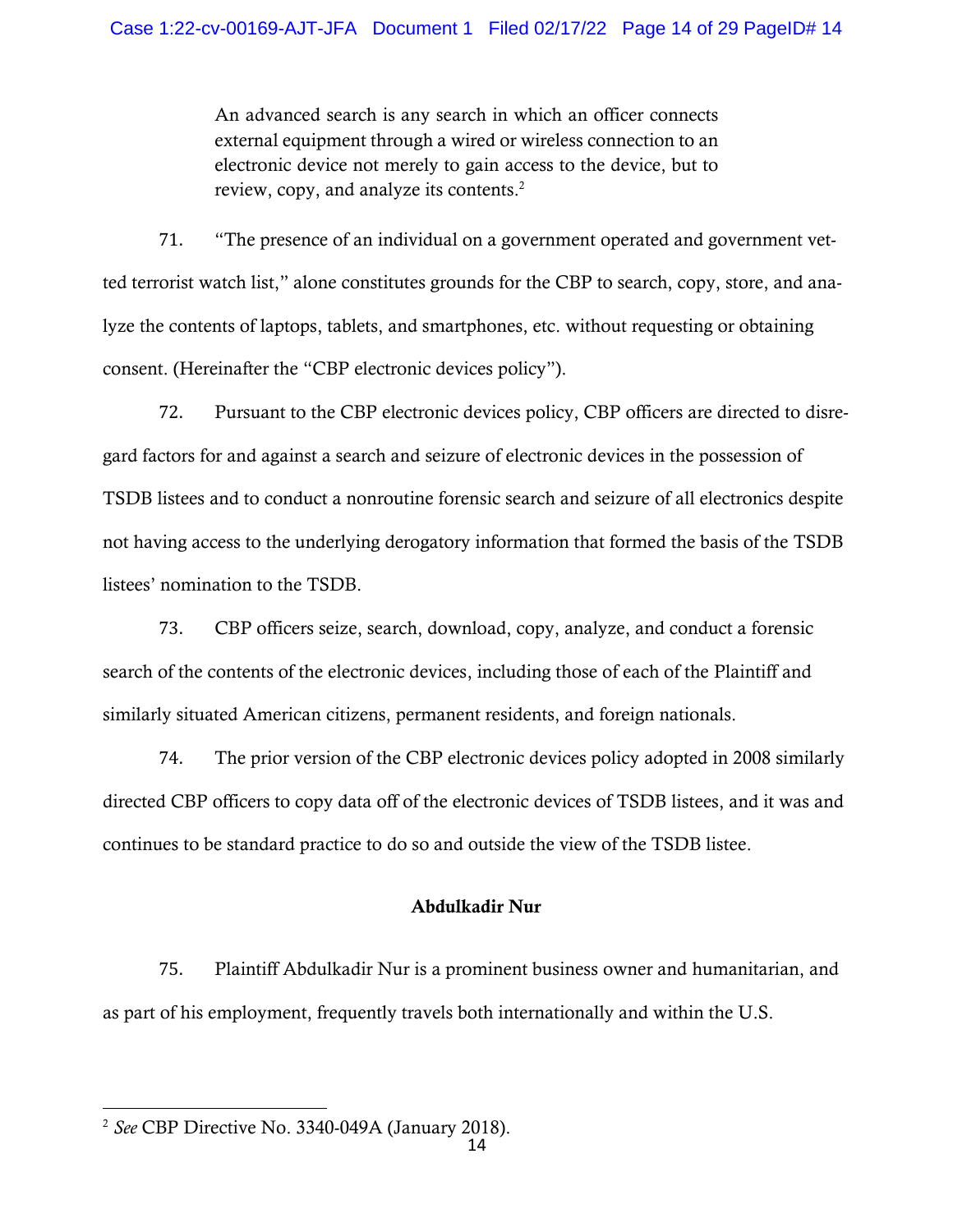#### Case 1:22-cv-00169-AJT-JFA Document 1 Filed 02/17/22 Page 15 of 29 PageID# 15

76. Mr. Nur is also the CEO of a water welling and drilling company in Somalia and has worked with humanitarian groups such as the Red Cross since 1997 delivering food and resources to impoverished communities in East Africa.

77. In September 2008, while providing logistical support to a United Nations relief program, delivering food and other aid in areas of Somalia devastated by conflict, Mr. Nur's caravan was raided by local insurgents. A United Nations Monitor Group subsequently launched an investigation, with which Mr. Nur participated fully, that ultimately found no fault in Mr. Nur's actions.

78. This investigation, however, drew the attention of the FBI and U.S. Attorney's Office, who demanded financial records and data from Mr. Nur and his company. Mr. Nur complied fully and provided everything requested, only interested in maintaining his good name and reputation.

79. In 2009, shortly after the UN Monitor Group report was released, the FBI and U.S. Attorney's Office told Mr. Nur they were no longer interested in bringing charges, and they stopped returning his calls to provide further exculpatory evidence.

80. Since around that time, however, Mr. Nur has been the target of increased scrutiny at airports and border crossings, consistently noticing "SSSS" on his boarding pass, always being subjected to secondary inspection and interrogation—all telltale signs that the government had assigned him a disfavored status that would subject him to a segregated process in all of his encounters with the federal government.

81. Mr. Nur did not travel to the United States for several years between approximately 2010 and 2018.

82. In 2018, the Government's targeting of Mr. Nur at airports and border crossings ramped up to include unreasonable search and seizure, both of his person and his electronic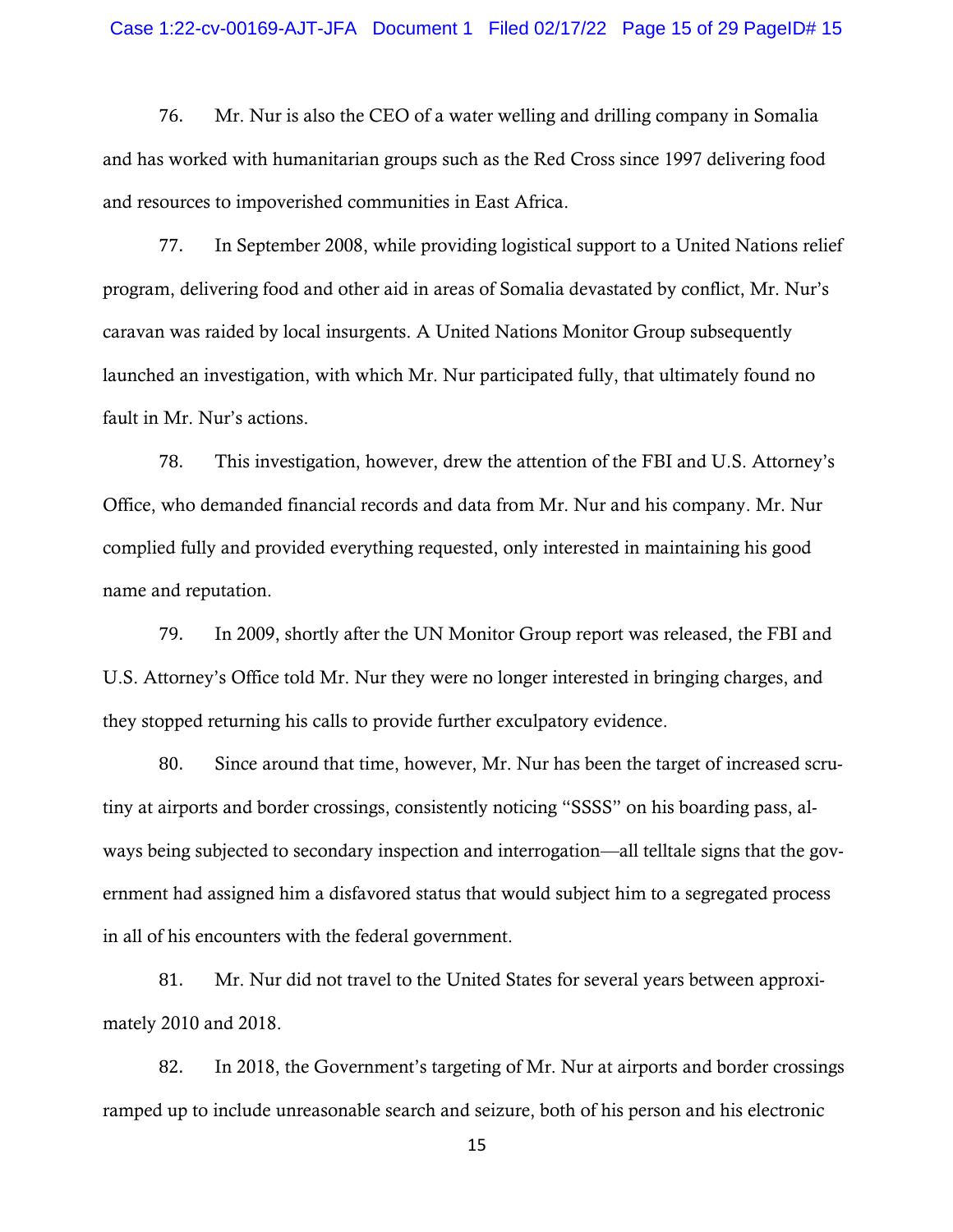#### Case 1:22-cv-00169-AJT-JFA Document 1 Filed 02/17/22 Page 16 of 29 PageID# 16

devices, enhanced screening, hours-long delays, prolonged interrogations including harassing, aggressive behavior, and detention in separate interrogation rooms, not to mention flight delays and cancellations.

83. Following every flight into the United States since 2018, Unknown CBP Officers have seized Mr. Nur's electronic devices, demanding the passwords. Believing he had no choice but to comply and afraid his refusal would prolong his detention, Mr. Nur gave the passwords, including biometric scans, to the officers who took those devices out of the room, to copy, download, or upload data, and then returned them upon Mr. Nur's eventual release.

84. Since 2020, however, Mr. Nur began refusing to give officers the passwords to his devices. In some instances, this refusal was met by aggressive intimidation tactics. Officers still took the devices out of the room, and on multiple occasions, seized them completely, refusing to return them until an extended, forensicsearch could be conducted offsite days or weeks later.

85. On or about April 28, 2018, Mr. Nur flew from Toronto to Boston. He was taken by American CBP officers into a separate interrogation room where officers probed his occupation, family relationships, and religion. During and after the interrogation, officers took his electronic devices into another room after asking for and receiving the passwords. Mr. Nur was detained more than five hours and missed his connecting flight.

86. On or about October 9, 2019, Mr. Nur flew from Dubai to Dulles International Airport and received similar treatment. He was detained in a separate interrogation room for several hours, aggressively patted down, searched, and interrogated regarding his work, family, and religion. After demanding his passwords, officers took Mr. Nur's electronic devices out of the room, upon information and belief, to be searched and data copied, uploaded, or downloaded.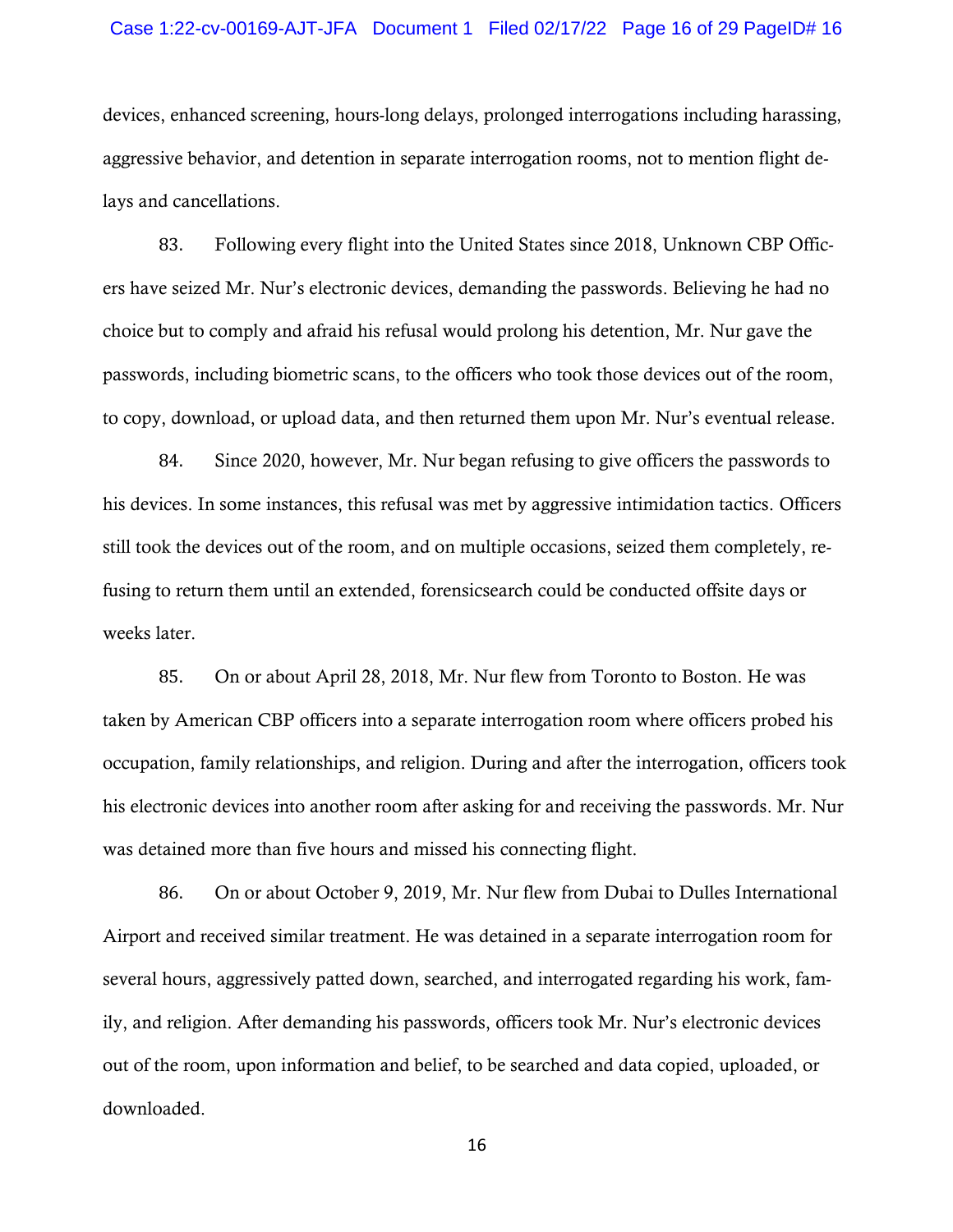87. In or about February 2020, Mr. Nur again flew into Dulles International Airport, and again was subjected to detention in a separate interrogation room for several hours, enhanced search, interrogation, and demand for his passwords to search his electronic devices, which he gave. The devices were again removed from his sight, on information and belief, data to be copied, downloaded, or uploaded.

88. On or about June 30, 2020, Mr. Nur boarded a flight from Dar es Salaam to Dulles International Airport after five days of being denied boarding at two different airports by U.S. officials. Mr. Nur originally planned to return to Washington, D.C. from Nairobi via Addis Ababa on June 25 but was denied a boarding pass because "the U.S. government had not cleared him in the system" to travel to the U.S. After contacting the U.S. Embassy, Mr. Nur was assured he would be able to board the next day, but the problem persisted. So he drove 18 hours to Dar es Salaam hoping for a better result. Again, he was turned away from two booked flights at the hands of the U.S. government before finally being allowed to board on June 30.

89. Upon arrival at Dulles International Airport, Mr. Nur was again escorted to an interrogation room and detained for several hours while being searched, patted down, and interrogated. This time, when officers asked for the passwords to his electronic devices, Mr. Nur refused. He was shoved against the wall and aggressively searched, deprived of his shoes, intimidated, and threatened by officers. When he continued to refuse, officers eventually released him and his devices.

90. On or about August 15, 2020, Mr. Nur again flew from Dubai to Dulles International Airport, where officers detained him in a separate interrogation room while they continued to search, inspect, interrogate, and demand his electronics passwords. When he refused, officers again became aggressive in an attempt to intimidate Mr. Nur into acquiescing. When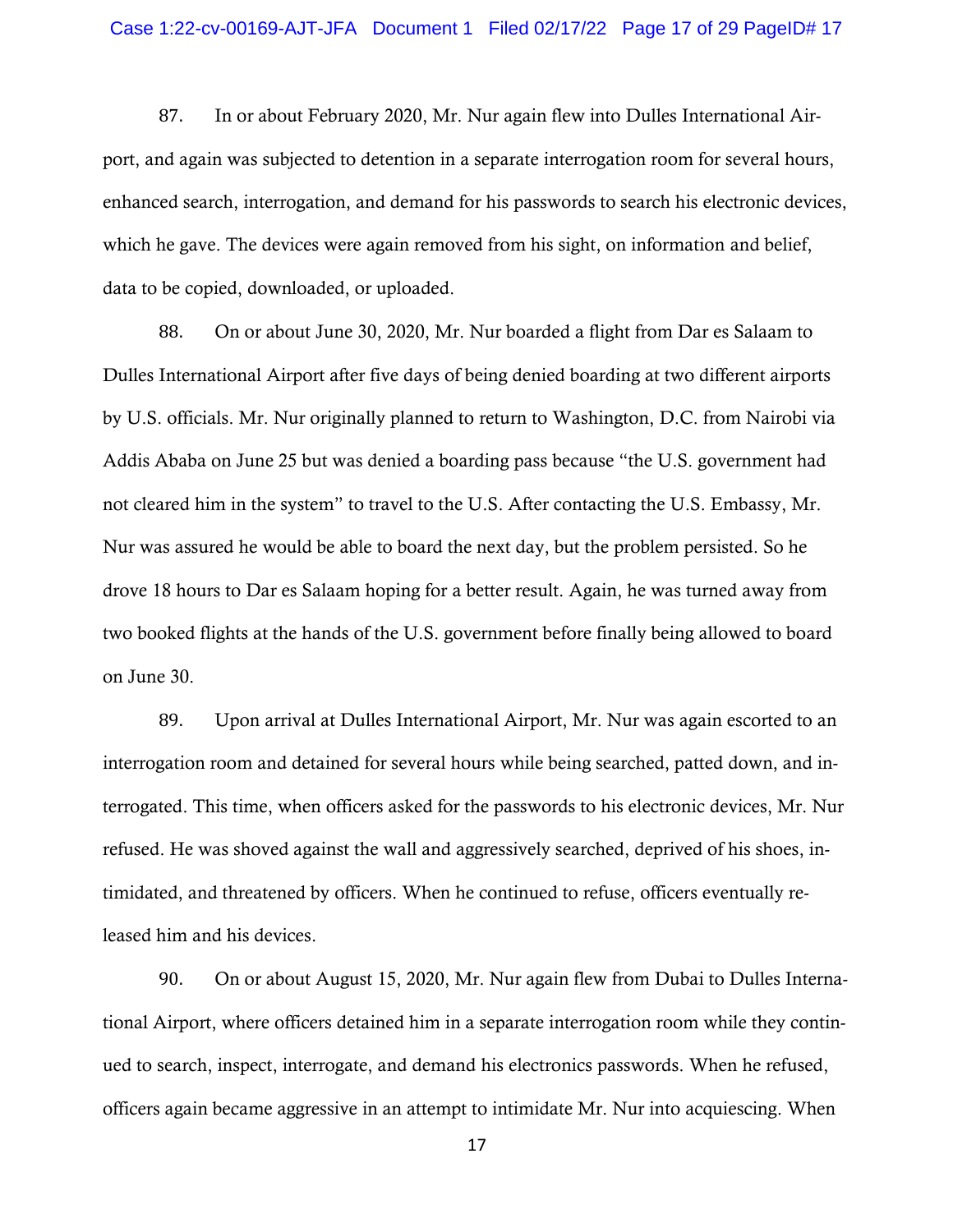that did not work, officers took his devices into another room, and an agent believed to be FBI – though the agent refused to identify himself – interrogated him further.

91. On or about May 4, 2021, Mr. Nur flew from Dubai to Boston and was again detained in a separate interrogation room, searched aggressively, interrogated, and his passwords demanded. When he refused to deliver passwords or answer questions, the officers took his devices and held him for several hours.

92. In or about September 2021, Mr. Nur again flew into Dulles airport. CBP officers were waiting at the customs queue when he arrived. Before interrogation could begin, Mr. Nur produced a letter from his attorney instructing CBP that he was represented and would not submit to questioning. Officers retrieved his luggage, opened them on the table, and kept his passport while he was led into a separate interrogation room. One agent questioned him regarding his business, family, history with CBP and electronic devices. Mr. Nur refused to answer. Officers searched his luggage, jacket, wallet, pockets aggressively several times, emptying everything. When Mr. Nur commented that this is a waste of resources, the officer made clear that he was just doing his job and that the mandate to search in this manner came from the system and not the reasonable judgment any CBP agent. Because he refused to give officers his electronics passwords, they seized a laptop computer, cell phone, and flash drive, which were then shipped to his lawyers' office two weeks later.

93. On or about January 25, 2022, Mr. Nur flew into Washington Dulles Airport from Nairobi, Kenya via Addis Ababa. Upon arrival in the U.S., an agent came directly to him, in the middle of the Customs line, and led him to a separate interrogation room where he was detained, his luggage searched out of his sight, and his devices taken. When he refused to give the agent the passwords to the devices, the agent promised the detention would be over quicker if Mr. Nur complied. When that tactic did not work, the agent insisted, threatening to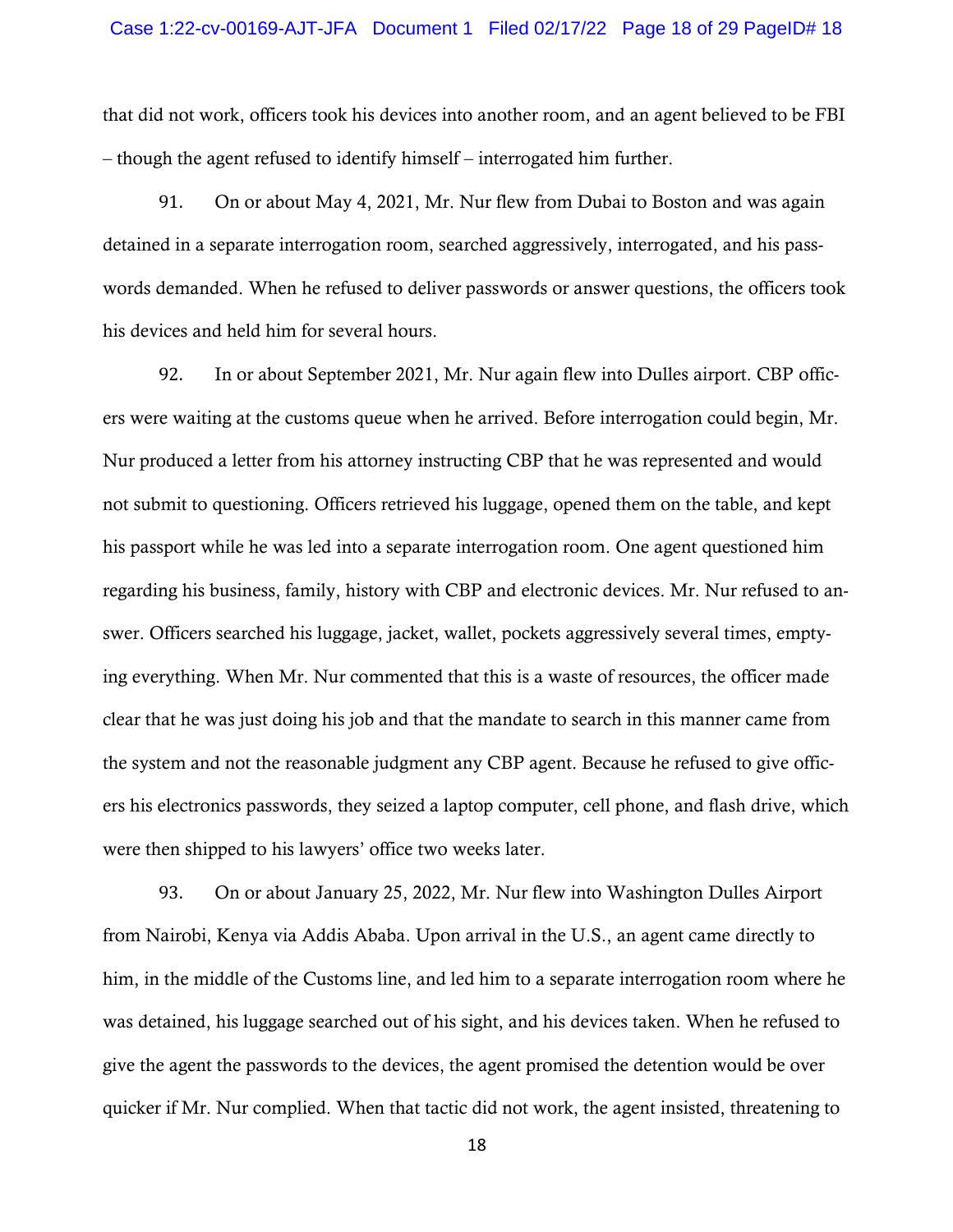keep the devices if he did not hand over the passwords. Mr. Nur again refused and told the agent he wanted his lawyer present for any interrogation. Mr. Nur refused to answer any questions and was held for nearly two hours.

94. Mr. Nur minimizes his travel as much as possible in order to avoid the intense fear and expense that come with being labeled by the U.S. Government as a "known or suspected terrorist" because of his status on the Government's federal terrorist watchlist.

95. Upon information and belief, Mr. Nur's family members that travel with him are subjected to the above-described treatment because of their relation to him and because of his status on Defendant's federal terrorist watchlist.

96. Upon information and belief, Mr. Nur still remains on the federal terrorist watchlist.

### COUNT I

# VIOLATION OF THE FOURTH AMENDMENT TO THE UNITED STATES CONSTITUTION (Electronic Search and Seizure) (Jurisdiction under 28 U.S.C. § 1331 and 5 U.S.C. § 702) (Against Official Capacity Defendants only)

97. The foregoing allegations are realleged and incorporated herein.

98. Plaintiff and similarly situated Americans have the right "to be secure in their… papers… against unreasonable searches and seizures." Const. amend. IV.

99. As a matter of official policy and practice, Defendant refers TSDB listees to secondary inspection where they are compelled as a matter of process to provide biometric fingerprints to determine whether the TSDB listee is a match to the TSDB.

100. As a matter of official policy and practice, Defendants seize, search, download, copy, analyze, and conduct a forensic search of the contents of the electronic devices of individuals on the TSDB when presenting themselves at the border or at the airport, including Plaintiff and similarly situated American citizens, permanent residents, and foreign nationals.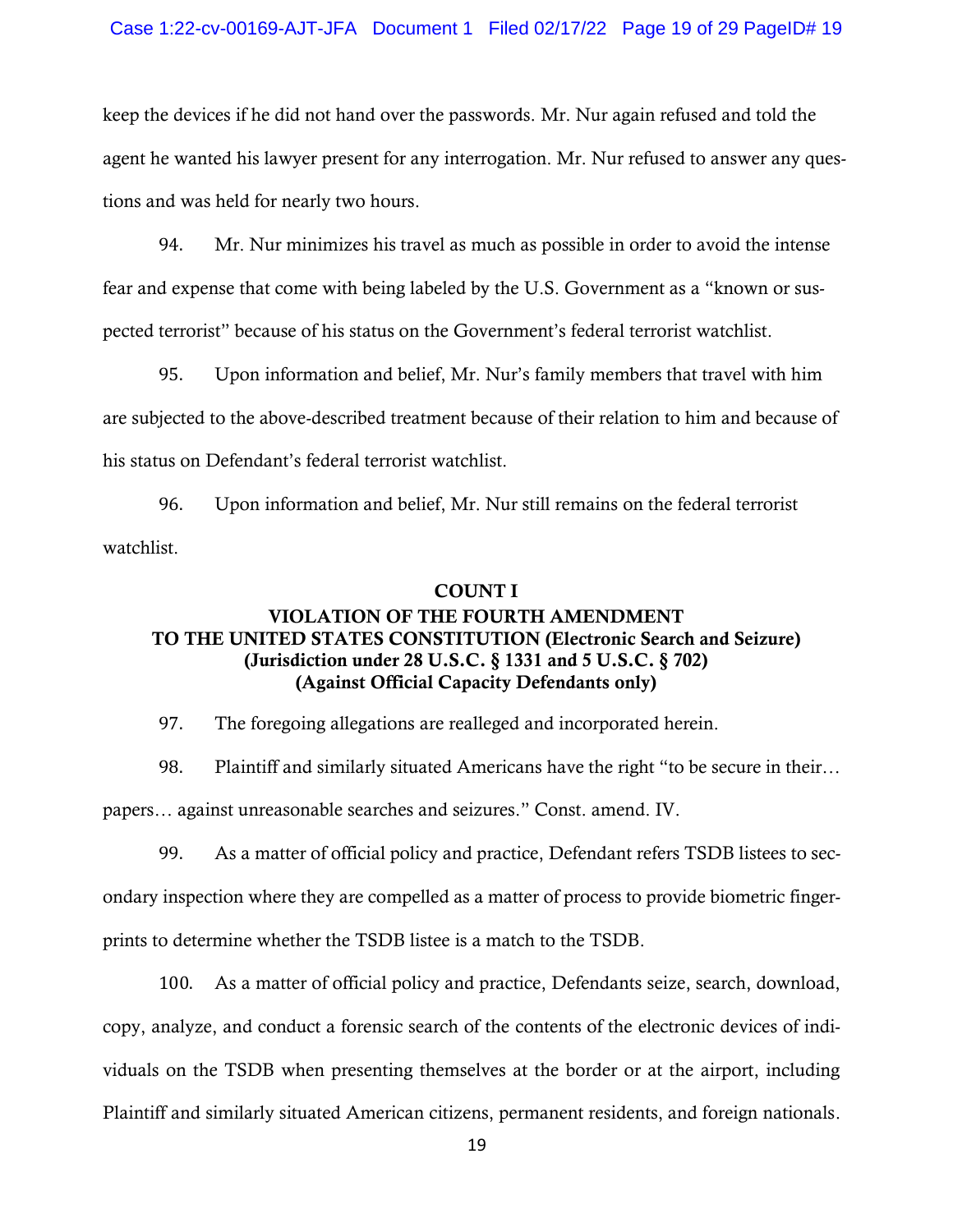Defendants routinely do not return the electronic devices to the watchlisted individuals for weeks or months, if not longer. See CBP Directive No. 3340-049A.

101. As a matter of official policy and practice, and particularly at the border, Defendants download and copy the contents of watchlisted individuals' electronic devices, including those of Plaintiff, onto Defendant's computers and upload those contents to Defendant's watchlisting and intelligence databases. Defendants then review that material in a manner which constitutes a search for Fourth Amendment and other purposes.

102. As a matter of official policy and practice, Defendants utilize the contents of watchlisted individuals' electronic devices, including those of Plaintiff, as a source of intelligence. Defendants also utilize the contents and contacts of watchlisted individuals' electronic devices, including those of Plaintiff, to launch investigations into and nominate associates of the watchlisted individual for rules-based terrorist monitoring and inclusion in the federal terrorist watchlist.

103. Defendants, after seizing Plaintiff's electronic devices, have forced him to open those devices, including by providing passwords and by using biometric means such as facial recognition or fingerprints.

104. Defendants' demands were not mere requests and given the circumstance of the demand (including the ongoing seizure of Plaintiff) and the consequences often expressed by CBP officers regarding noncompliance (lengthy and indefinite detention and potentially permanent confiscation of the device), no reasonable person in Plaintiff's position would take Defendants' demands to be a mere request.

105. Even if demands for passwords and biometric data are permissible under the Fifth Amendment, they result in an intrusion of privacy that is the equivalent of a forensic search under the Fourth Amendment.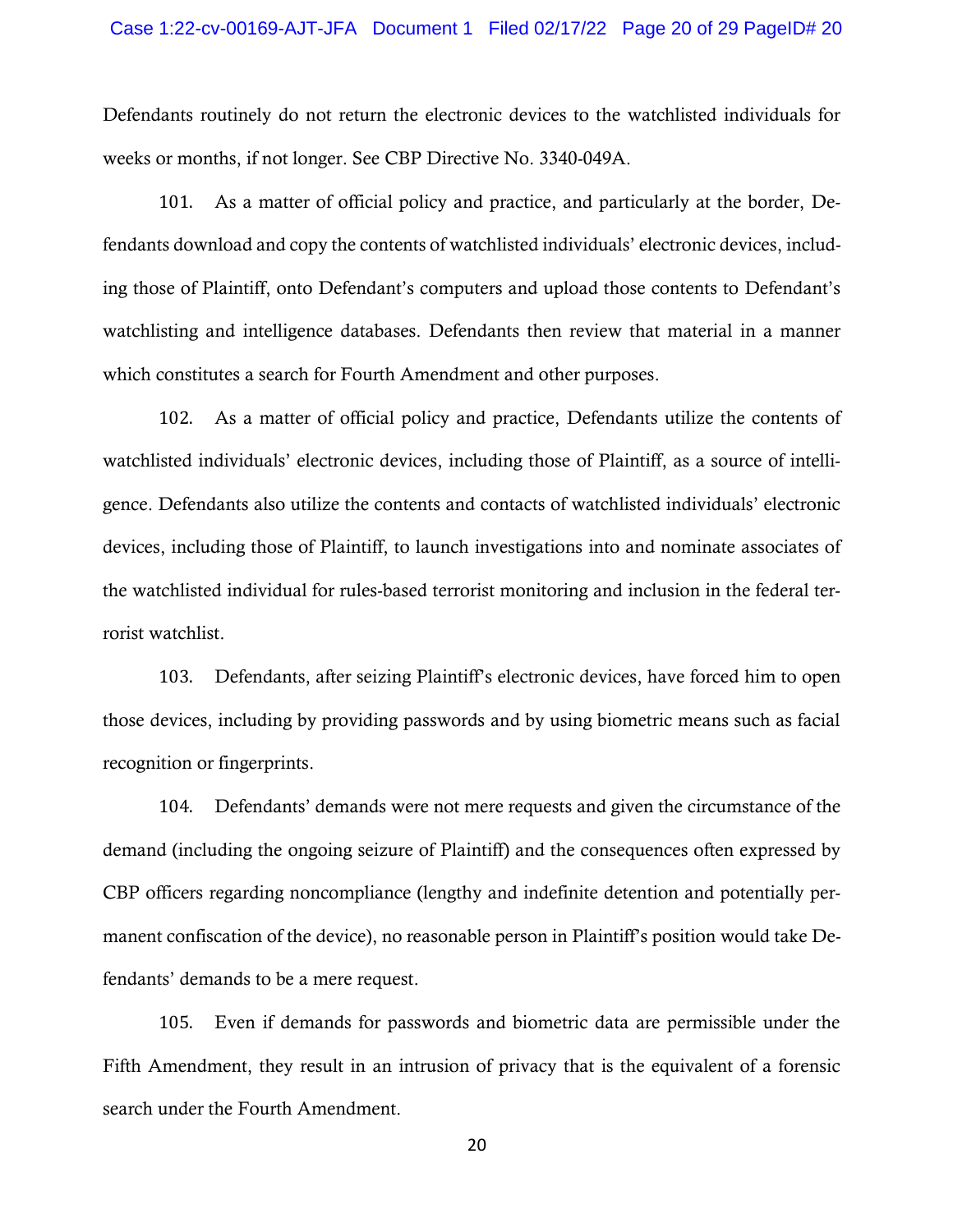106. CBP policy permits and generally performs searches (including forensic searches) and seizures of electronics solely on the basis of watchlist placement.

107. Watchlist placement does not satisfy any probable cause standard.

108. Watchlist status does not satisfy a reasonable suspicion of a border-related crime or inadmissibility because (1) it is not an actual reasonable suspicion standard, (2) it does not require reasonable suspicion of any crime, (3) it does not require reasonable suspicion of any border related crime, (4) it does not require reasonable suspicion that there is anything in Plaintiff's electronic devices that is related to any border-related issue, and (5) it does not require reasonable suspicion there is any contraband in Plaintiff's electronic devices.

109. Defendants confiscated Plaintiff's electronic devices, copied the devices' contents, and searched and utilized those contents for intelligence and investigations that are not related to any border-related crime, and generally are not related to any particular crime at all.

110. Defendants engaged in these seizures and searches solely because Plaintiff and similarly situated American citizens, permanent residents, and foreign nationals are listed on the federal terrorist watchlist.

111. Defendants violated the rights of Plaintiff and similarly situated American citizens, permanent residents, and foreign nationals listed on the federal terrorist watchlist to be free from unreasonable search and seizure under the Fourth Amendment to the United States Constitution and their reasonable expectations of privacy when they confiscated Plaintiff's electronic devices, copied the devices' contents, and searched and utilized those contents for intelligence and investigations that are not related to any border-related crime.

112. Defendants's forensic searches of Plaintiff's electronic devices and the electronic devices of similarly-situated American citizens, permanent residents, and foreign nationals are nonroutine border searches that required and were not based on individualized suspicion in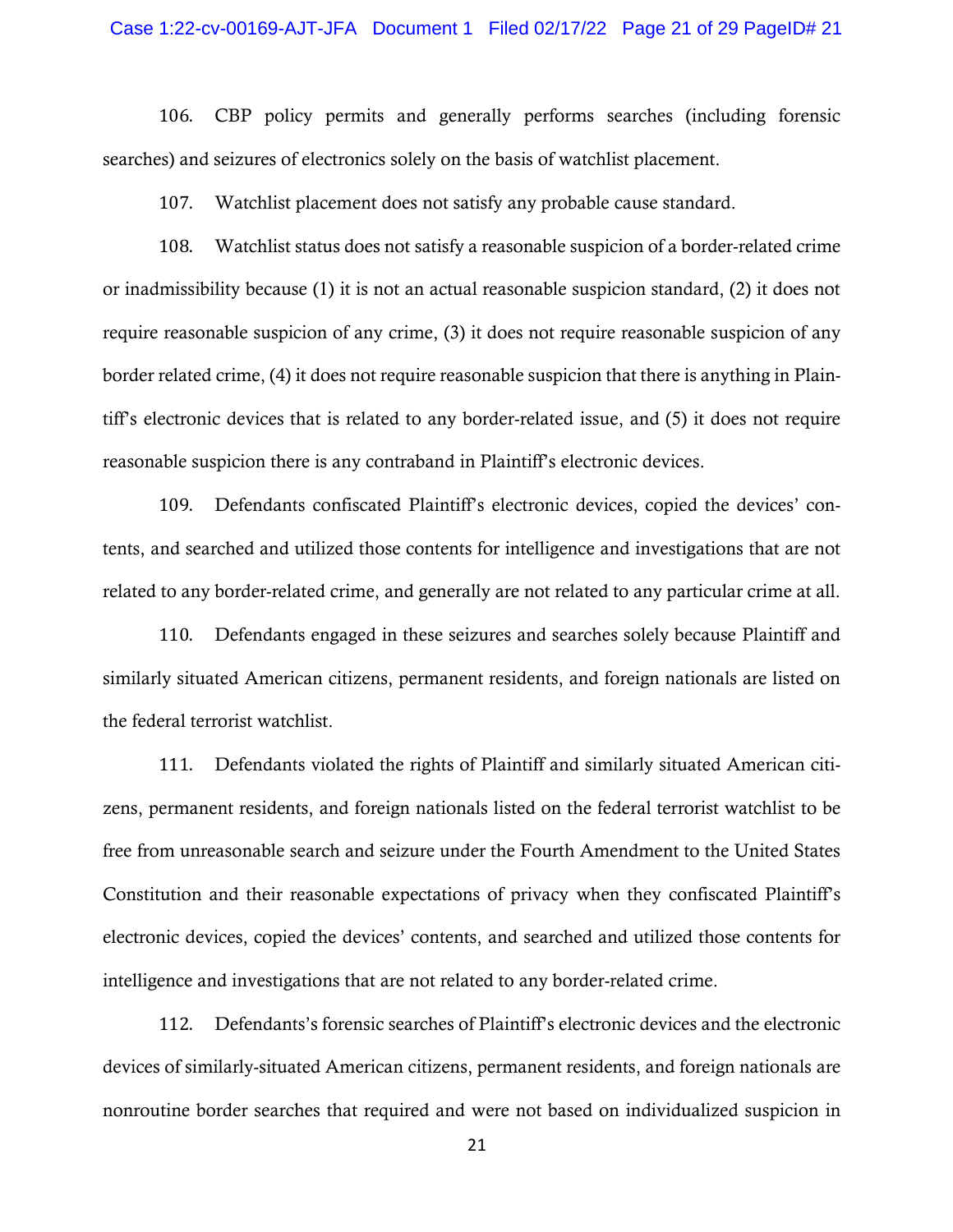violation of their Fourth Amendment rights. *U.S. v. Montoya de Hernandez*, 473 U.S. 531, 538, 540-41 & n.4 (1985); *United States v. Kolsuz*, 890 F.3d 133, 144 (4th Cir. 2018), as amended (May 18, 2018); *U.S. v. Cotterman*, 709 F.3d 952, 963–68 (holding that forensic examination of computer is nonroutine border search requiring reasonable suspicion); *U.S. v. Saboonchi*, *United States v. Saboonchi*, 990 F. Supp. 2d 536, 548 (D. Md. 2014) (same as to smartphones and flash drives).

113. Defendants' forensic searches of Plaintiff's electronic devices and the electronic devices of similarly-situated American citizens, permanent residents, and foreign nationals are not subject to the border search exception because there is no direct link between the search of Plaintiff's electronic devices and the electronic devices of similarly situated Americans and any government interest that justified the searches on any account of a nexus requirement in violation of their Fourth Amendment rights. *United States v. Kolsuz*, 890 F.3d 133, 143 (4th Cir. 2018), as amended (May 18, 2018).

114. Defendant CBP's policy that the presence of an individual on a "government operated and government vetted terrorist watch list" alone constitutes grounds for CBP officers to search, copy, store and analyze the contents of laptops, tablets, and smartphones, without any individualized suspicion of the particular Plaintiff or similarly situated American citizens, permanent residents, and foreign nationals being stopped is a violation of their Fourth Amendment rights.

115. Defendants' policies requiring CBP officers and TSA agents to disregard "all the facts surrounding the traveler and [their] trip" and "factors for and against reasonable suspicion," and to conduct a nonroutine forensic search of Plaintiff's electronic devices and the electronic devices of similarly situated American citizens, permanent residents, and foreign nationals based upon the mere presence of identifying information without derogatory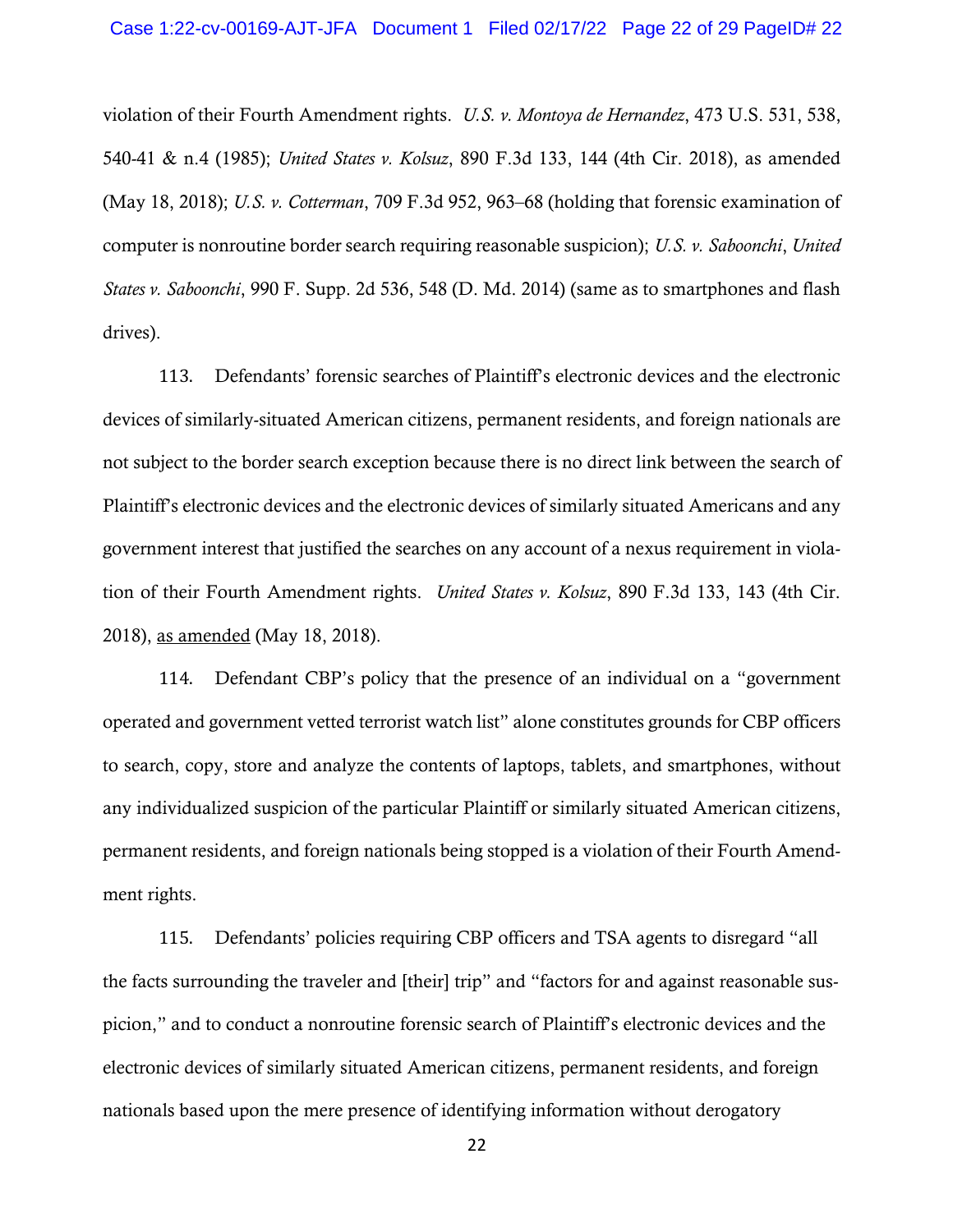information that formed the basis of the TSDB nomination violates their rights under Fourth Amendment. *United States v. Montoya de Hernandez*, 473 U.S. 531, 541 (1985); *Manzo–Jurado*, 457 F.3d 928 ( $9<sup>th</sup>$  Cir. at 938) (the reasonable suspicion determination must "take[ ] into account both factors weighing for and against reasonable suspicion.")

116. Because the TSDB includes tens of thousands of innocent travelers and is "based on broad profiles which cast suspicion on entire categories of people without any individualized suspicion of the particular person to be stopped," Defendants violated the Fourth Amendment rights of Plaintiff and similarly situated American citizens, permanent residents, and foreign nationals when they confiscated their electronic devices, copied the devices' contents, and searched and utilized those contents for intelligence and investigations that are not related to any border-related crime. See *Reid v. Georgia*, 448 U.S. 438, 441 (1980); *United States v. Sigmond–Ballesteros*, 285 F.3d 1117, 1121 (9th Cir.2001) (internal quotations and citations omitted).

117. Defendants lacked consent, reasonable suspicion, probable cause, or a warrant for the seizures and searches of Plaintiff's electronic devices and the electronic devices of similarly situated American citizens, permanent residents, and foreign nationals when they confiscated their electronic devices, copied the devices' contents, and searched and utilized those contents for intelligence and investigations that are not related to any border-related crime. *See United States v. Kolsuz,* 185 F. Supp. 3d 843, 853 (E.D. Va. 2016), *aff'd*, 890 F.3d 133 (4th Cir. 2018), *as amended* (May 18, 2018).

118. Defendants knew at the time that they confiscated the electronic devices of Plaintiff and the electronic devices of similarly situated American citizens, permanent residents, and foreign nationals, copied the devices' contents, and searched and utilized those contents for intelligence and investigations that are not related to any border-related crime Plaintiff's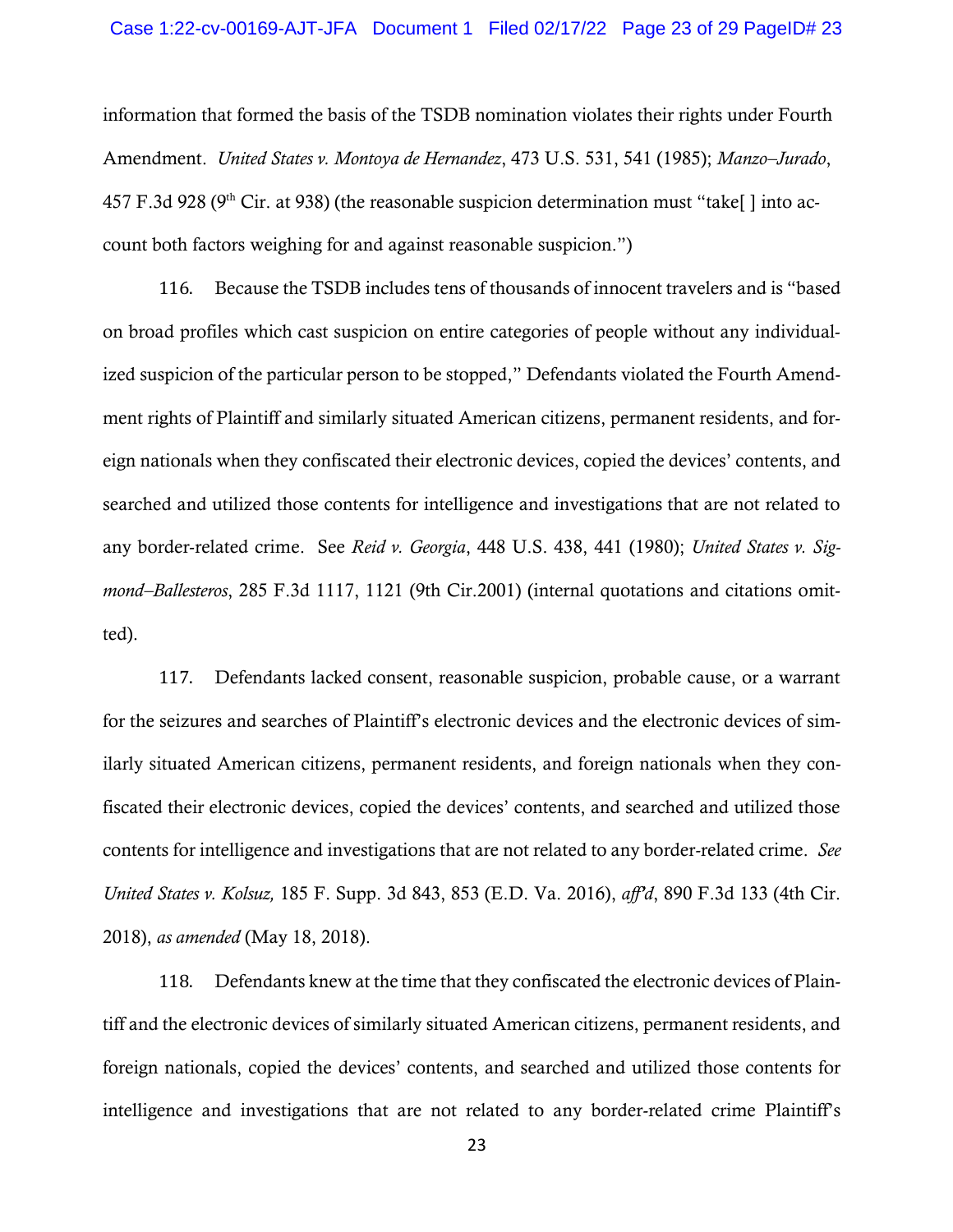electronic devices and the electronic devices of similarly situated Americans when they presented themselves at the border and at the airport that they were violating their reasonable expectations of privacy and their rights to be free from unreasonable search and seizure under the Fourth Amendment to the United States Constitution.

119. By placing Plaintiff and similarly situated American citizens, permanent residents, and foreign nationals on the federal terrorist watchlist, Defendants have caused him an actual, imminent, and irreparable injury that cannot be undone through monetary remedies.

WHEREFORE, Plaintiff request this Honorable Court grant declaratory and injunctive relief in the form described in the Prayer for Relief below, plus all such other relief this Court deems just and proper including costs and attorneys' fees incurred in this action.

## COUNT II VIOLATION OF THE FIFTH AMENDMENT TO THE UNITED STATES CONSTITUTION (Self-Incrimination) (Jurisdiction under 28 U.S.C. § 1331 and 5 U.S.C. § 702) (Against Official Capacity Defendants only)

120. The foregoing allegations are realleged and incorporated herein.

121. The Fifth Amendment protects the fundamental individual right against self-incrimination. U.S. Const. amend. V.

122. The Fifth Amendment protects every person from incrimination by the use of evidence obtained through search or seizure made in violation of his or her rights under the Fourth Amendment. *Agnello v. United States*, 269 U.S. 20, 33–34 (1925).

123. As a matter of official policy and practice, Defendant refers TSDB listees to secondary inspection where they are compelled as a matter of process to provide biometric fingerprints to determine whether the TSDB listee is a match to the TSDB.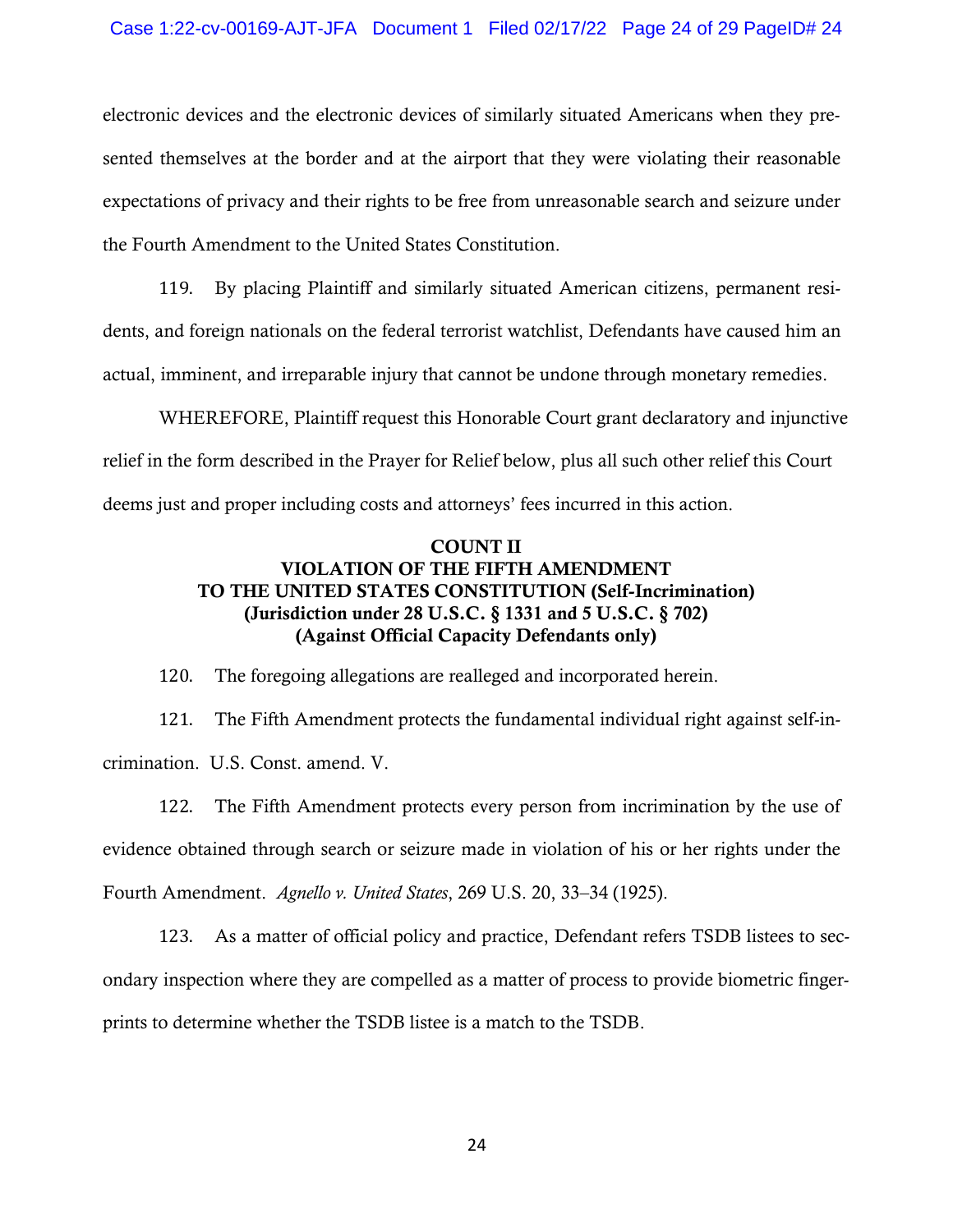#### Case 1:22-cv-00169-AJT-JFA Document 1 Filed 02/17/22 Page 25 of 29 PageID# 25

124. Defendants, after seizing Plaintiff's electronic devices, have forced him to open those devices, including by providing passwords and by using biometric means such as facial recognition or fingerprints.

125. Defendant's demands were not mere requests, and given the circumstance of the demand (including the ongoing seizure of Plaintiff) and the consequences often expressed by CBP officers regarding noncompliance (lengthy and indefinite detention and potentially permanent confiscation of the device), no reasonable person in Plaintiff's position would take Defendant's demands to be a mere request.

126. Even if the Government had the right to seize and search a device, that does not allow the Government to infringe upon an individual's other rights.

127. Requiring the providing of passwords or the use of biometric means such as facial recognition or fingerprints violates the Fifth Amendment.

WHEREFORE, Plaintiff requests this Honorable Court grant declaratory and injunctive relief in the form described in the Prayer for Relief below, plus all such other relief this Court deems just and proper including costs and attorneys' fees incurred in this action.

# COUNT III VIOLATION OF THE ADMINISTRATIVE PROCEDURE ACT (Jurisdiction under 28 U.S.C. § 1331 and 5 U.S.C. § 702) (Against Official Capacity Defendants only)

128. The foregoing allegations are realleged and incorporated herein.

129. For the reasons explained in Counts I-III, Defendant's policies of searching and seizing Plaintiff and other United States citizens and permanent residents on the federal watchlist, as well as searching and seizing their cell phones, are arbitrary, capricious, an abuse of discretion, otherwise not in accordance with law, and contrary to constitutional rights, power, privilege, or immunity, and should be set aside as unlawful pursuant to 5 U.S.C. § 706.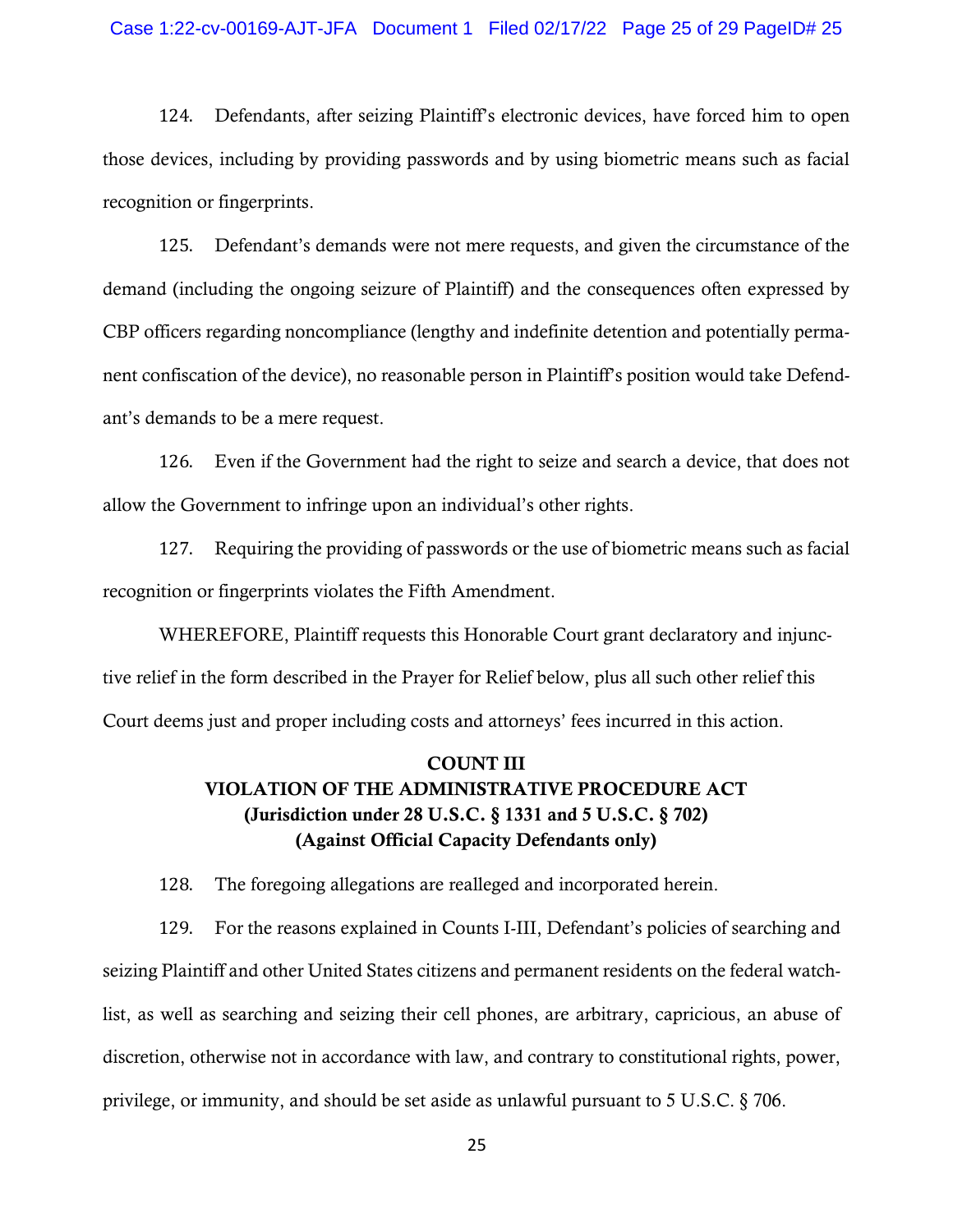#### Case 1:22-cv-00169-AJT-JFA Document 1 Filed 02/17/22 Page 26 of 29 PageID# 26

130. Even if constitutional, Defendants' policies of permitting seizure and forensic searches of watchlisted individuals solely based on watchlist status are arbitrary and capricious, an abuse of discretion, and otherwise not in accordance with law, and should be set aside as unlawful pursuant to 5 U.S.C. § 706.

131. Even if constitutional, Defendants' policies of seizing individuals and their devices at the border and ordering them to provide passwords and biometric data, including by suggesting that failure would lead to prolonged detention, confiscation or seizure of the person or the electronic device, are arbitrary and capricious, an abuse of discretion, and otherwise not in accordance with law, and should be set aside as unlawful pursuant to 5 U.S.C. § 706.

132. Even if constitutional, Defendants' policies of seizing and detaining watchlisted individuals for hours in order to perform a non-border-related interrogation of those individuals are arbitrary and capricious, an abuse of discretion, and otherwise not in accordance with law, and should be set aside as unlawful pursuant to 5 U.S.C. § 706.

WHEREFORE, Plaintiff requests this Honorable Court grant declaratory and injunctive relief in the form described in the Prayer for Relief below, plus all such other relief this Court deems just and proper including costs and attorneys' fees incurred in this action.

## COUNT IV VIOLATION OF THE FOURTH AND FIFTH AMENDMENTS TO THE UNITED STATES CONSTITUTION (*Bivens*) (Jurisdiction under 28 U.S.C. § 1331, *Bivens v. Six Unnamed Agents* and 5 U.S.C. § 702) (Against Unknown CBP Officers only)

133. The foregoing allegations are realleged and incorporated herein.

134. As explained in Counts I and II, the CBP has violated Plaintiff's rights under the Fourth and Fifth Amendment.

135. The Defendant CBP Officers were the specific individuals who carried out these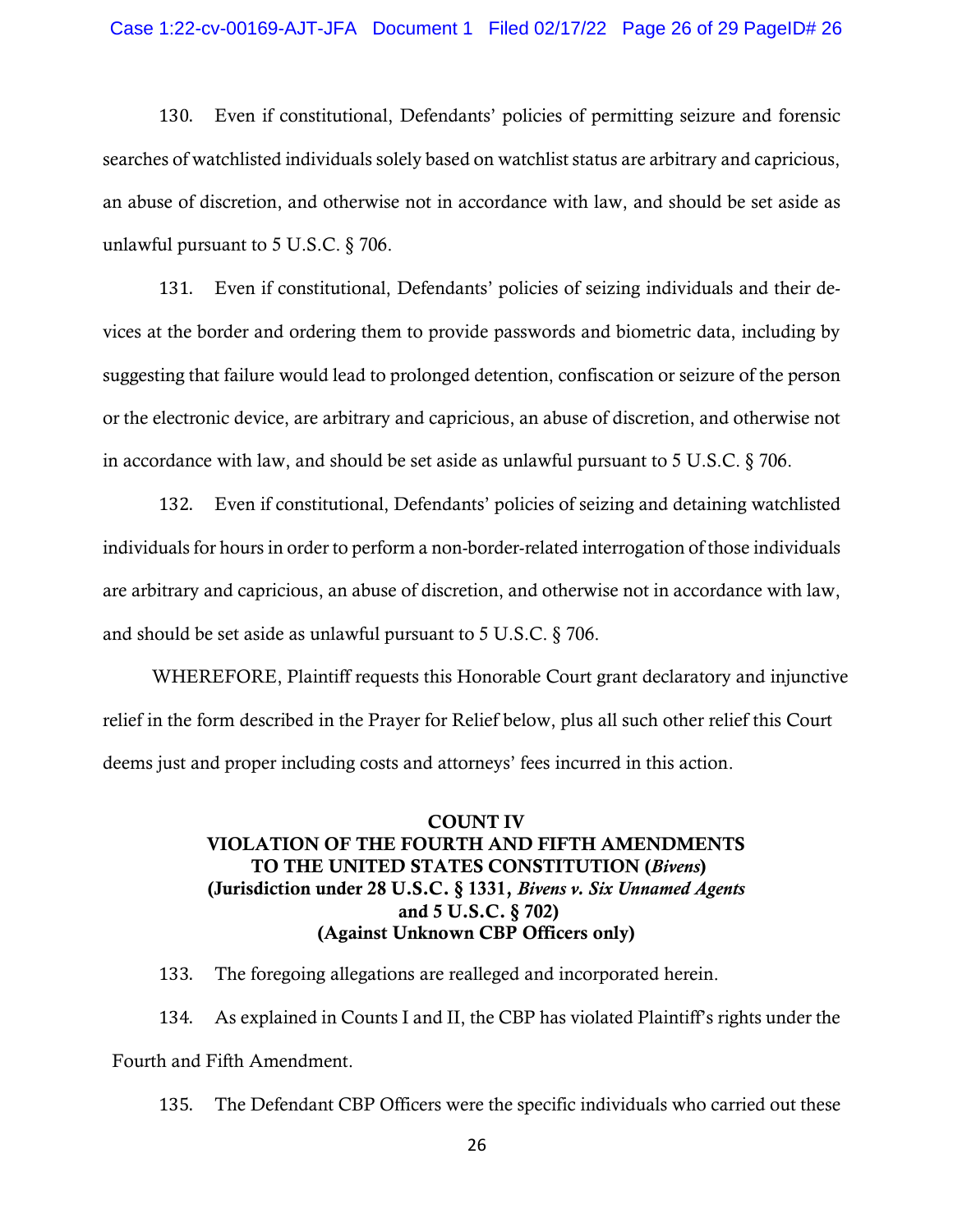constitutional injuries.

136. Because of the violations described in Count I and II executed by the Defendant CBP Officers, and particularly the search and seizure of his electronic devices, Mr. Nur experiences a substantial violation of his sense of privacy knowing that federal officials are harvesting his personal conversations with loved ones, his humanitarian work in Somalia, and even his sensitive medical information. His personal and professional lives are reflected in the data on Mr. Nur's electronic devices, and the privacy violation inflicted when that data is taken from him causes fear, a loss of dignity, and deters him from traveling to the United States.

137. Defendant CBP Officers knew or should have known that their searching and seizures of Mr. Nur's devices, as well as their demands that he provide passwords and biometric data, violated Mr. Nur's clearly established constitutional rights.

WHEREFORE, Plaintiff requests this Honorable Court grant damages to Mr. Nur against the Defendant CBP Officers in an amount to be proved at trial, plus all such other relief this Court deems just and proper including costs and attorneys' fees incurred in this action.

### Prayer for Relief

WHEREFORE, Plaintiff respectfully request against the Official Capacity Defendants:

138. A declaratory judgment that Defendant's policies, practices, and customs violate the Fourth and Fifth Amendment to the United States Constitution and the Administrative Procedure Act.

139. A declaratory judgment that Defendants require reasonable suspicion of a border related crime, contraband, or inadmissibility, apart from watchlist status, before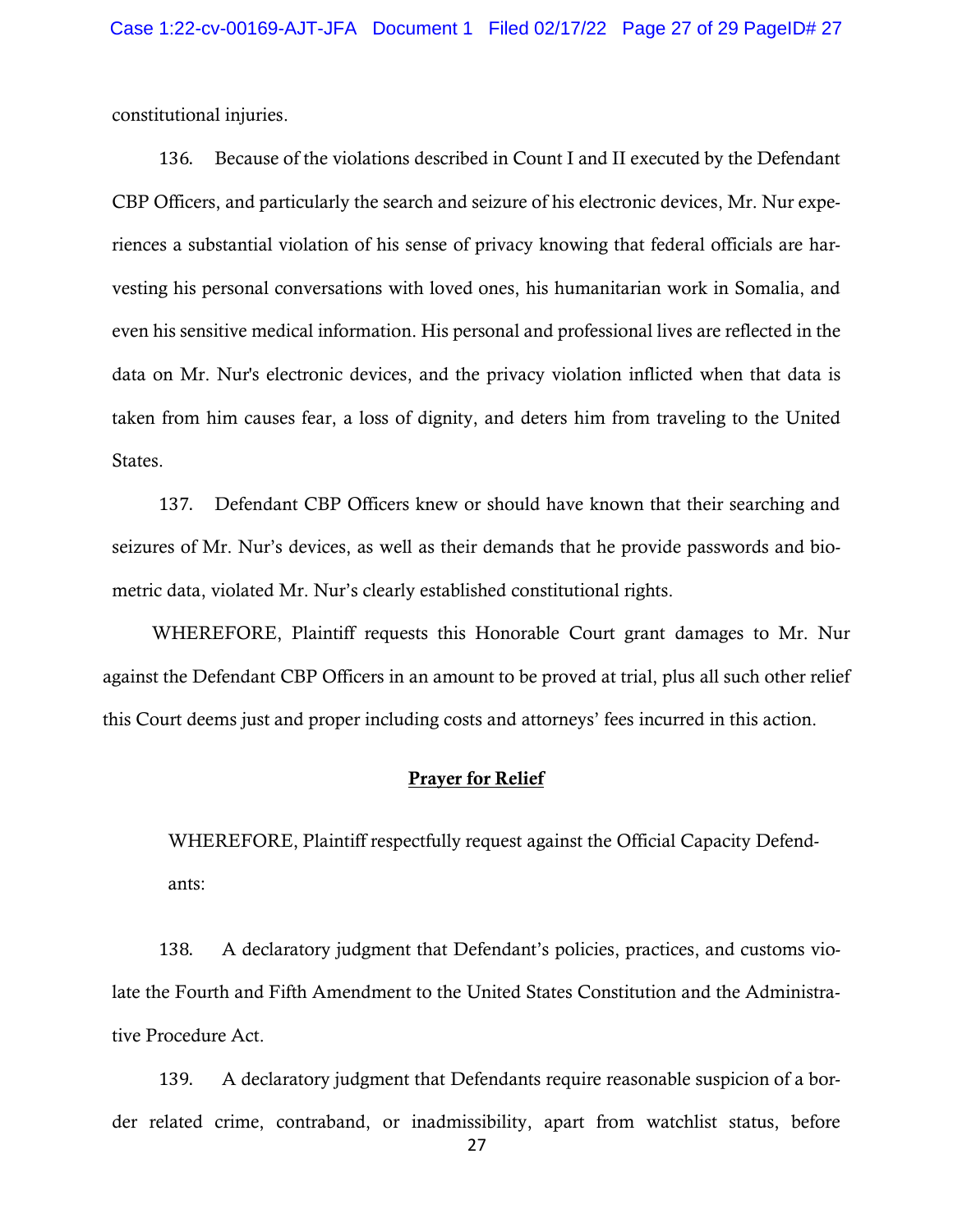performing a nonroutine search or seizure of persons on the watchlist or forensic searches of their electronic devices.

140. A declaratory judgment that Defendants placed Mr. Nur on the watchlist illegally and unlawfully imposed consequences tied to that status.

141. An injunction that:

a. Prohibits Defendants from applying CBP Policy that permits a forensic search of the electronic devices of US citizens or permanent residents solely because of watchlist status.

b. Prohibits Defendants from applying CBP Policy that permits nonroutine detention and interrogation of US citizens or permanent residents solely because of watchlist status.

c. Prohibits Defendants from ordering individuals at the border provide passwords or biometric means to access electronic devices, including by asserting or suggesting consequences (such as prolonged detention, confiscation or seizure of the person or the electronic device) for failure to provide passwords or biometric means of access.

d. Ordering Defendants to remove the status and annotations imposed on Mr. Nur, expunge any records regarding his illegal status and annotations, and expunge any information illegally seized from Mr. Nur and

142. An award of attorneys' fees, costs, and expenses of all litigation, pursuant to

U.S.C. § 2412; and,

28

143. Such other and further relief as the Court may deem just and proper.

WHEREFORE, Plaintiff requests this Honorable Court grant damages to Mr. Nur